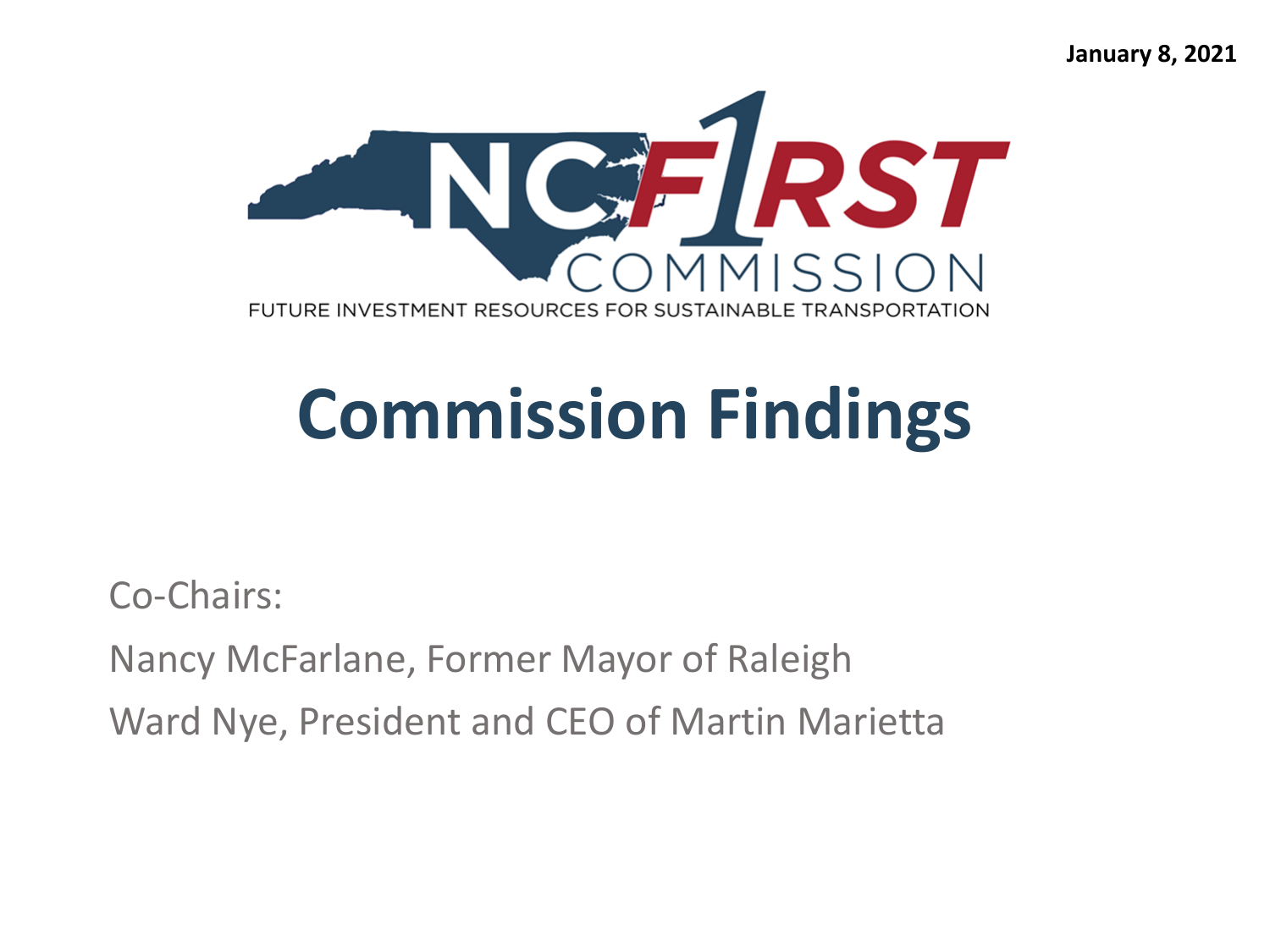

### **Agenda**

- Principles
- Investment Recommendation
- Areas of Concern
- Investment Benefits
- Options for Consideration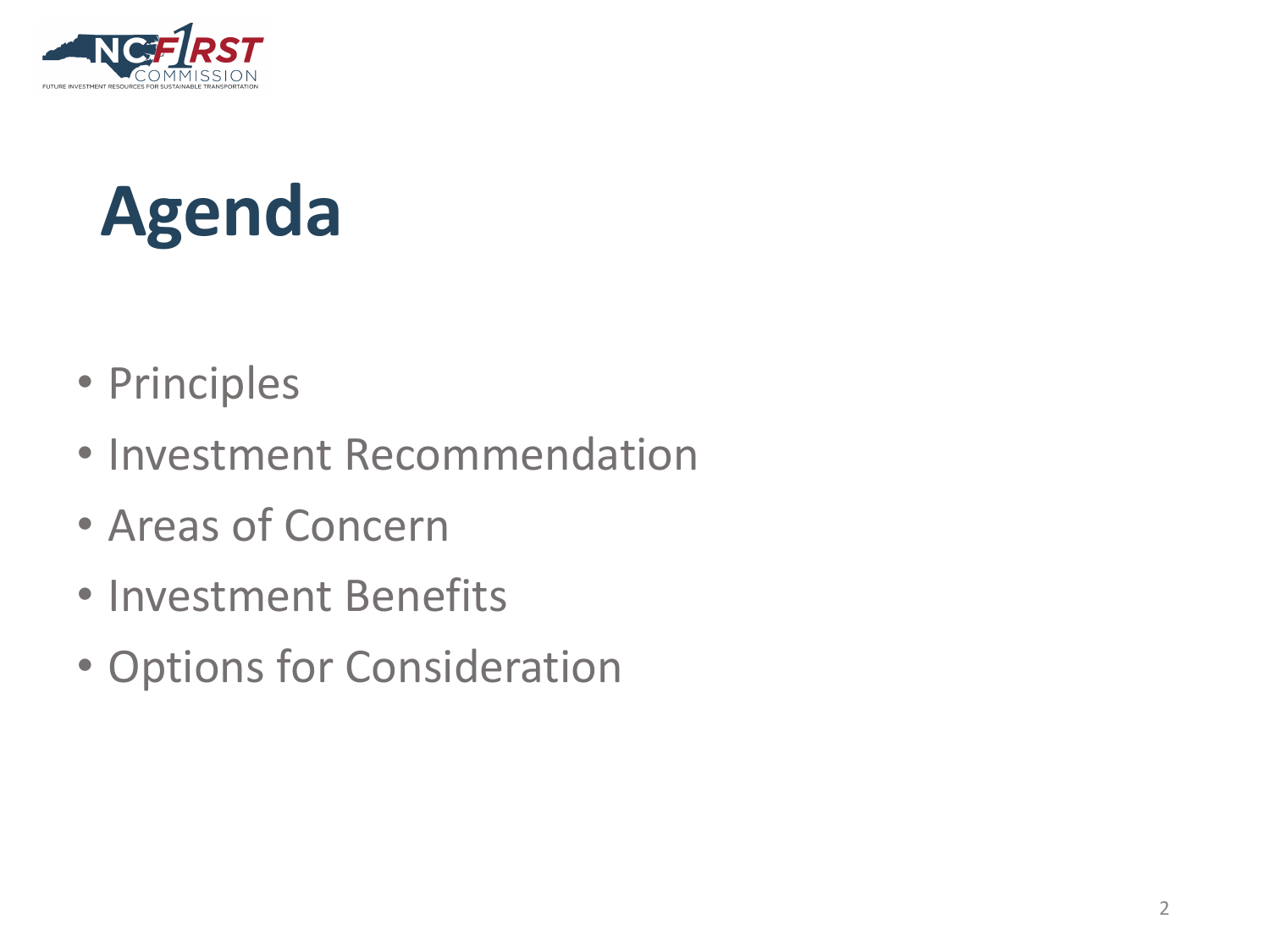

## **Principles**

- Avoid near-term harm
- Develop durable revenue and finance options
- Diversify and broaden funding streams
- Support user pays principle
- Adhere to principles of fundamental fairness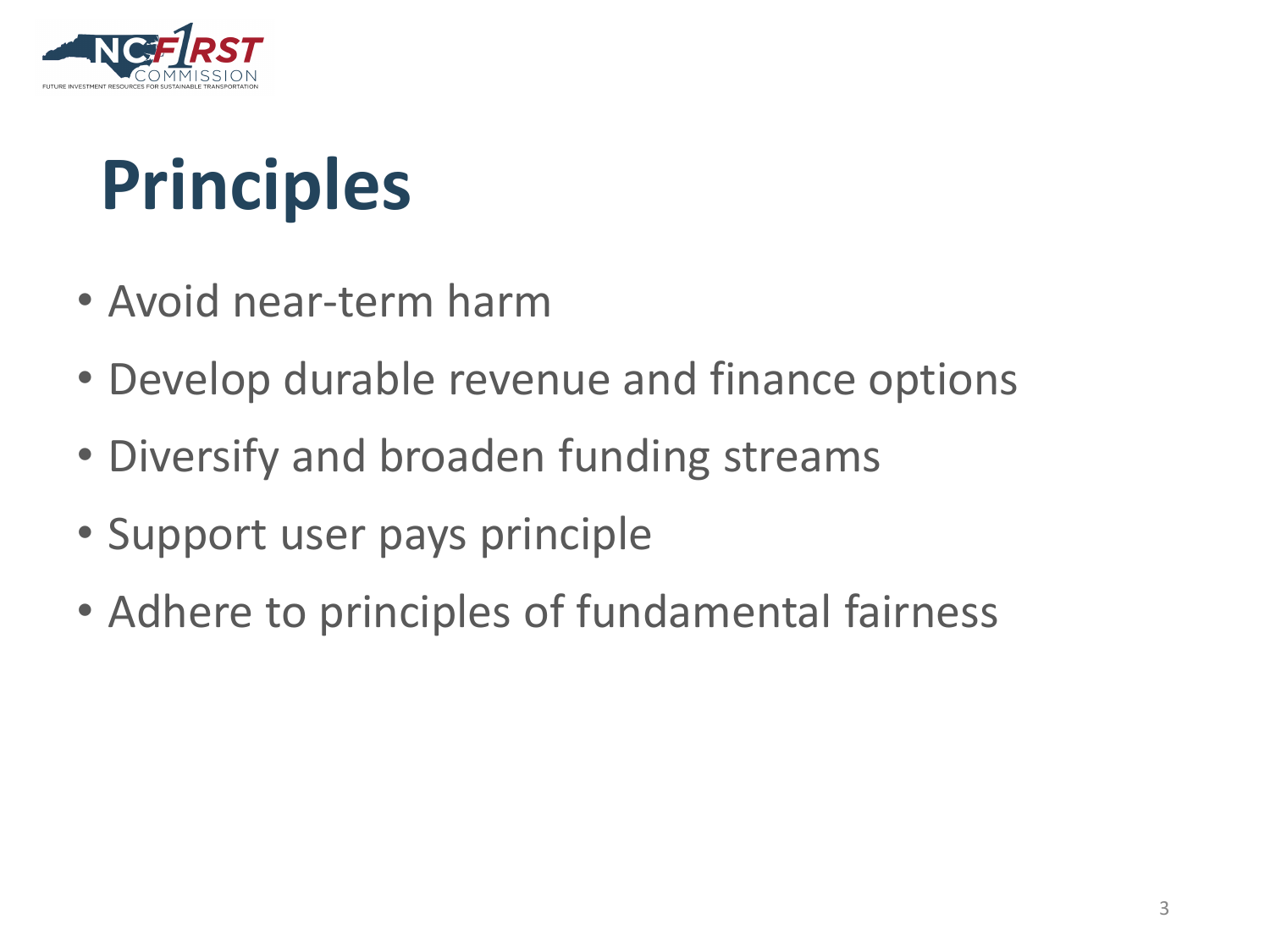

### **Investment Recommendation**

#### **Studies Confirm Investment Need**

|                | <b>Ten-Year Investment Needs in Billions</b><br>(Inflation Adjusted) |                 |
|----------------|----------------------------------------------------------------------|-----------------|
|                | <b>ITRE</b>                                                          | <b>NC FIRST</b> |
| <b>Grade A</b> | \$32.0 (\$42.9)                                                      | \$41.5 (\$52.7) |
| <b>Grade B</b> | $$13.0-32.0$<br>$($16.6-40.9)$                                       | \$30.2 (\$38.3) |
| <b>Grade C</b> | $$0-13.0$ (\$0-16.6)                                                 | \$13.7 (\$17.4) |
| <b>Grade D</b> | \$0                                                                  | \$4.4 (\$5.6)   |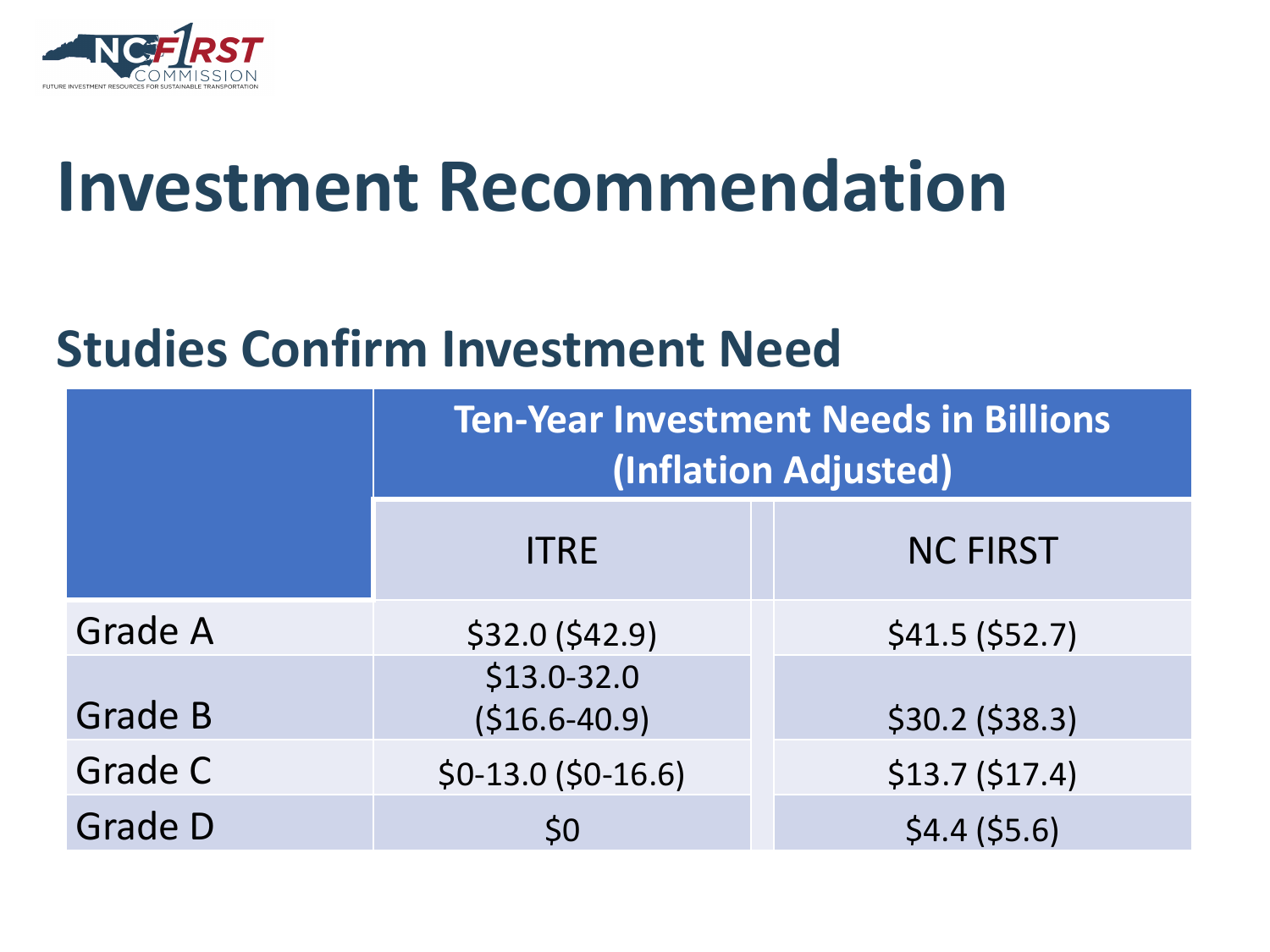

### **Investment Recommendation**

To achieve a "good" infrastructure rating, increase the level of investment by at least \$20 billion over the next 10 years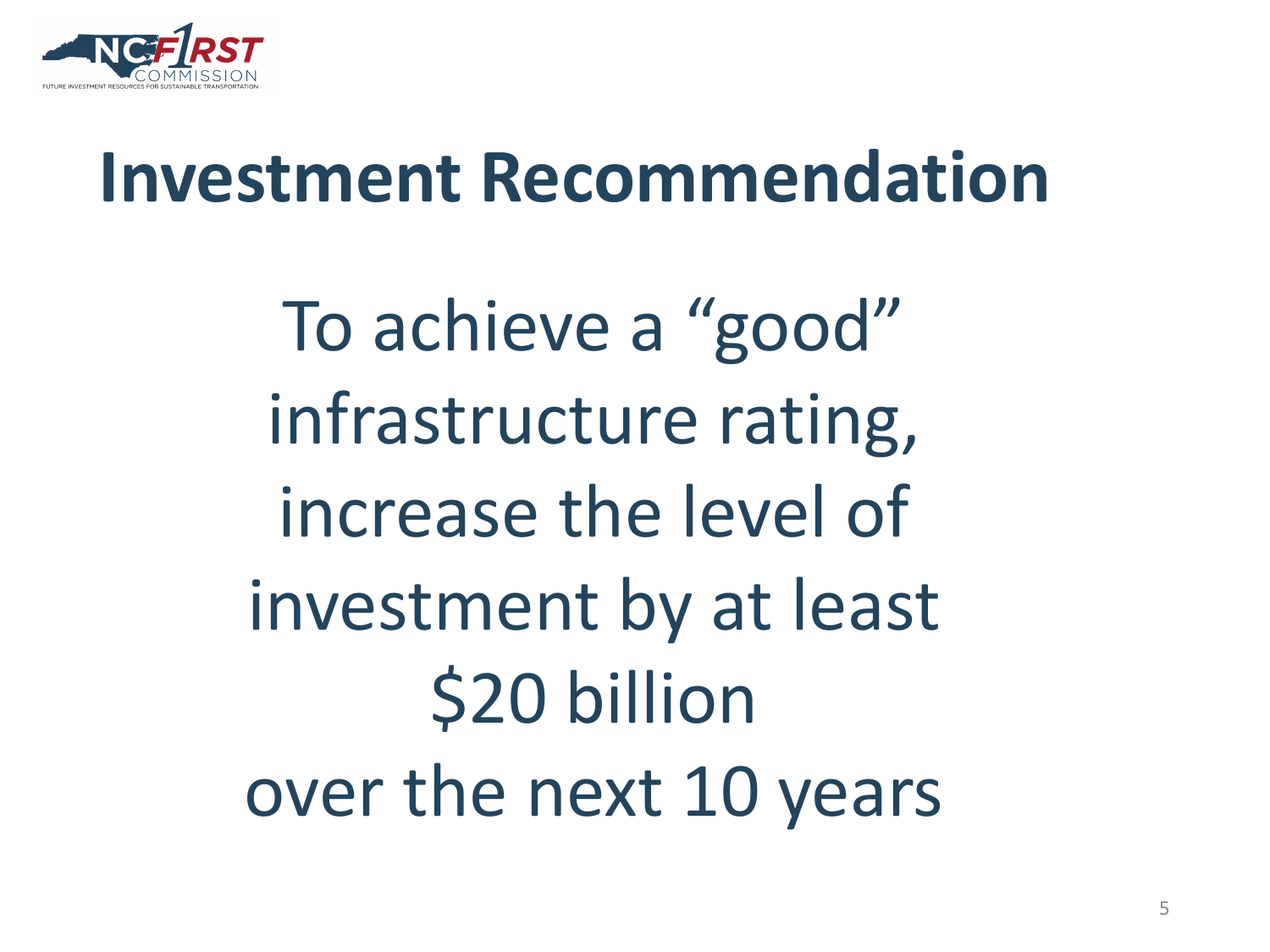

# **Areas of Concern**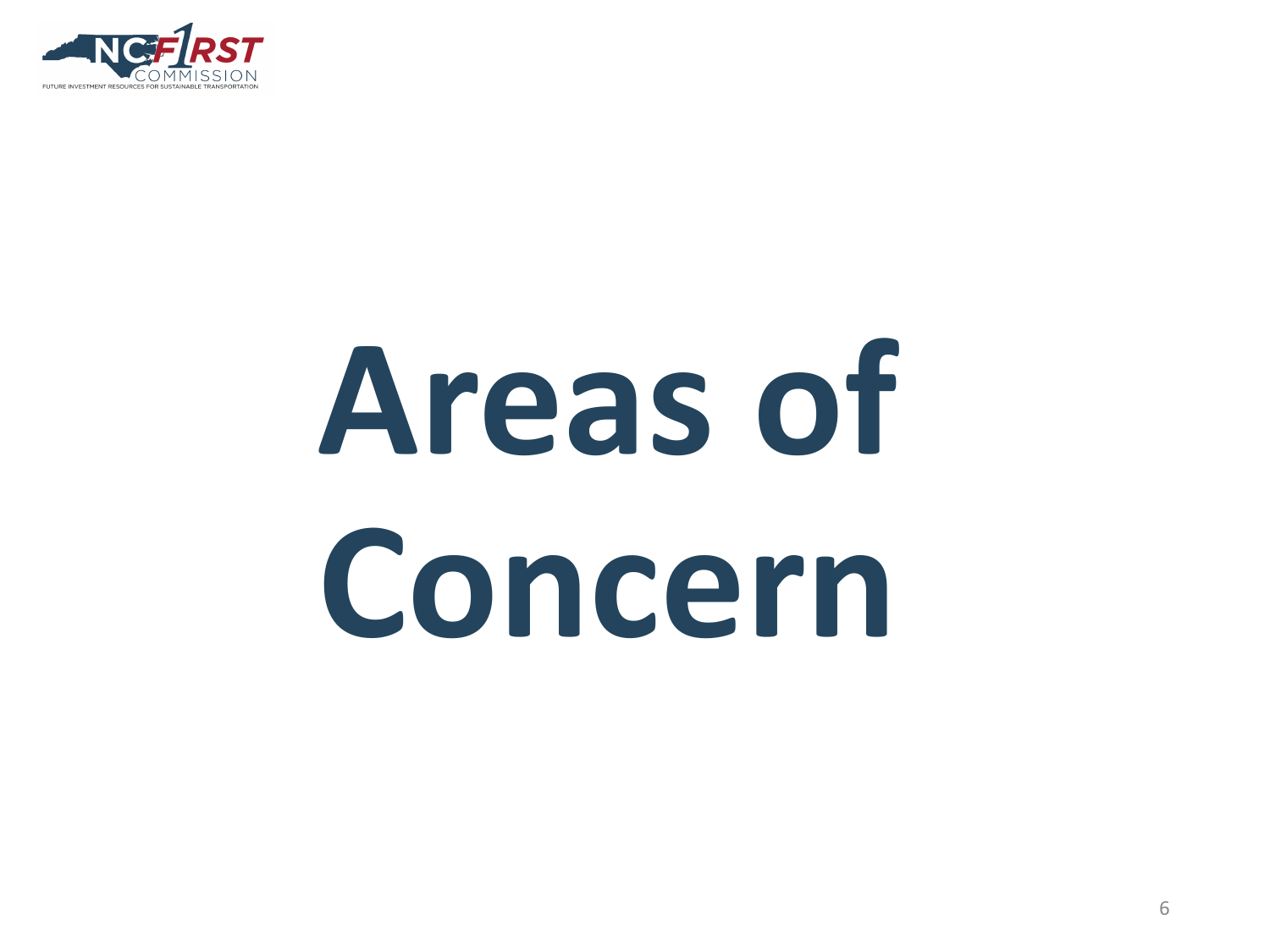

### **Motor Fuels Tax Base is Eroding**

#### **Lost Gasoline Tax Buying Power, 1956–2017**

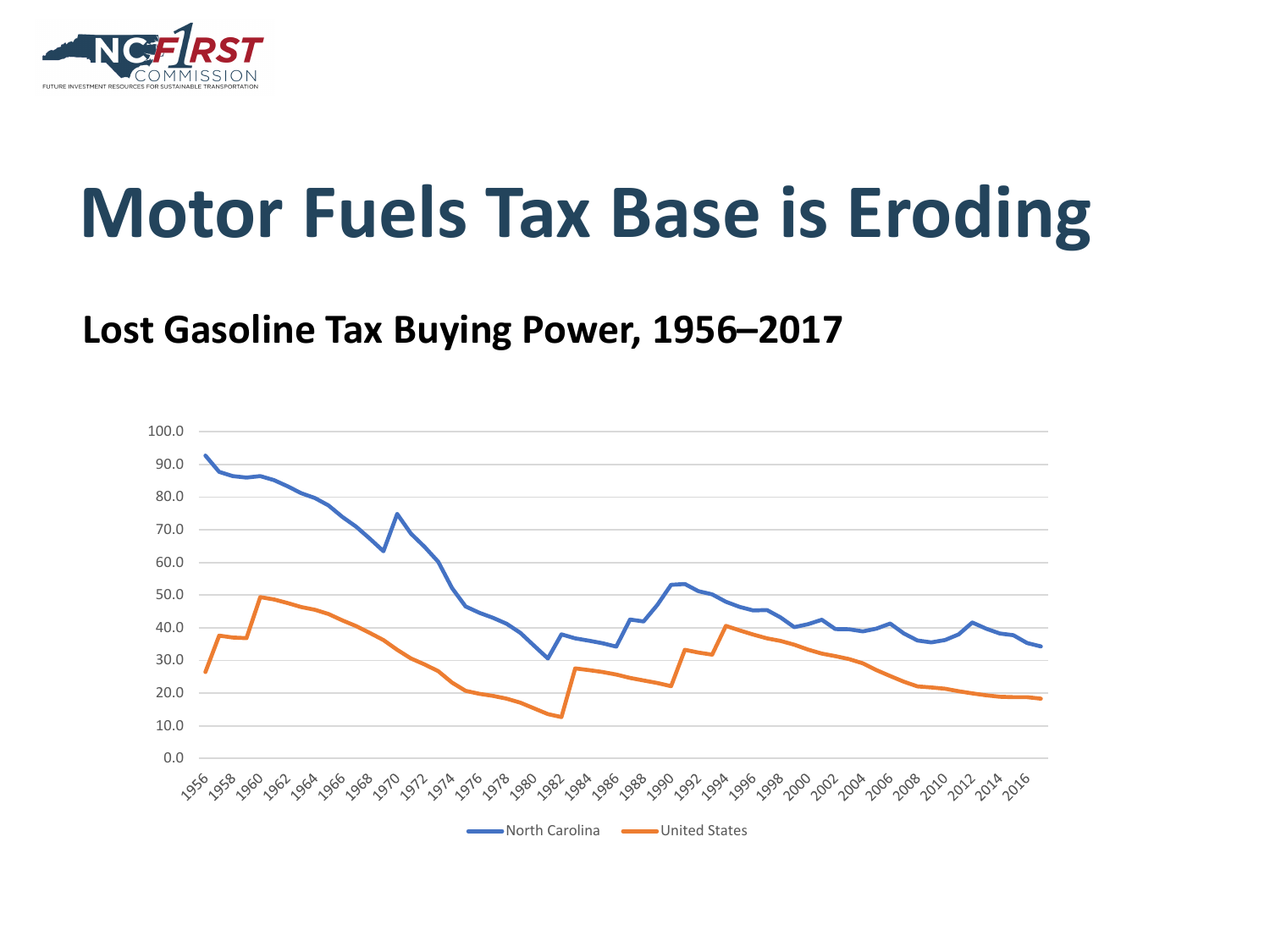### **Construction Costs are Rising**

#### **National Highway Construction Cost Index**

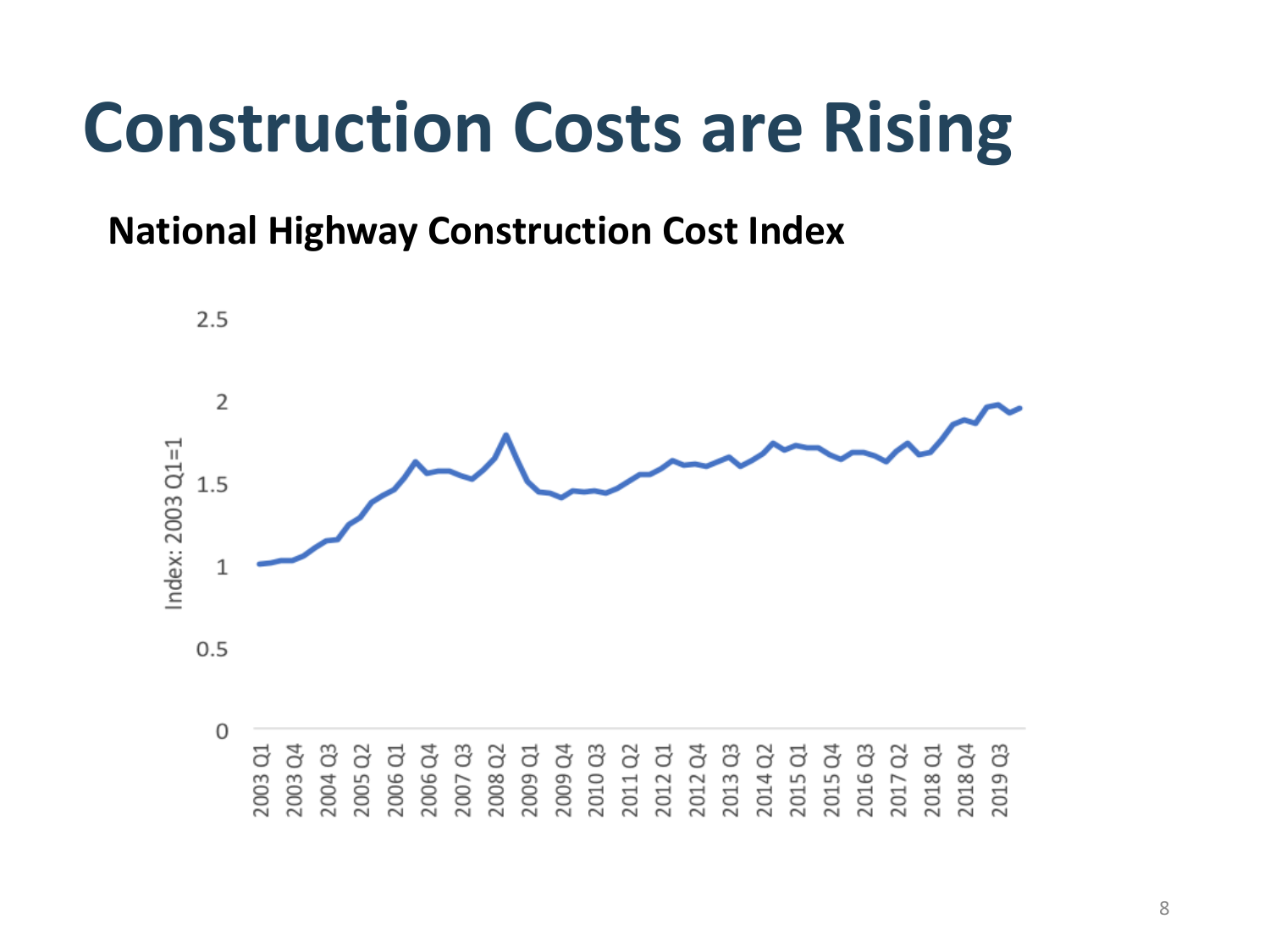### **Future Federal Revenues at Risk**



Source: FHWA 99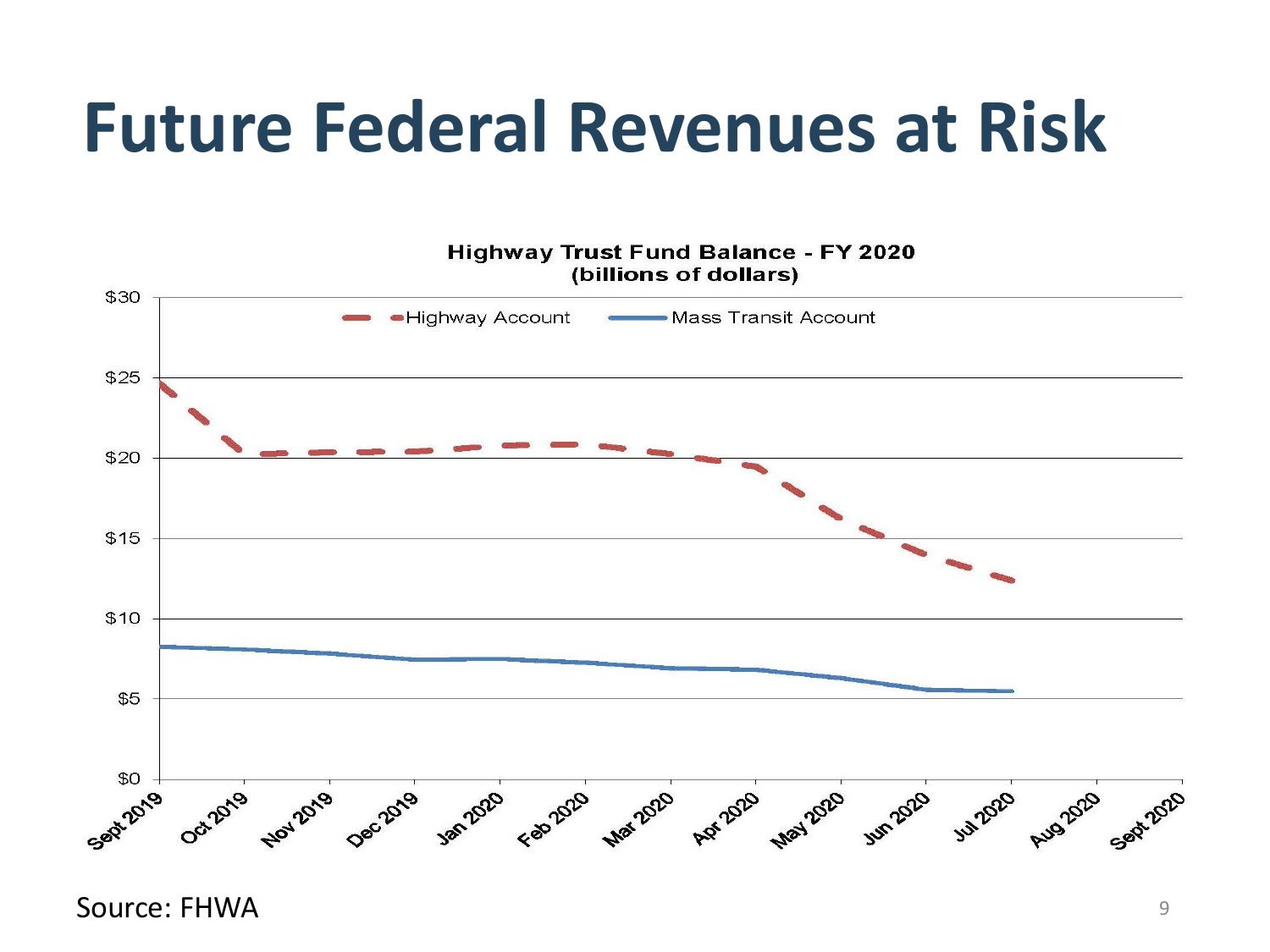

# **Investment Benefits**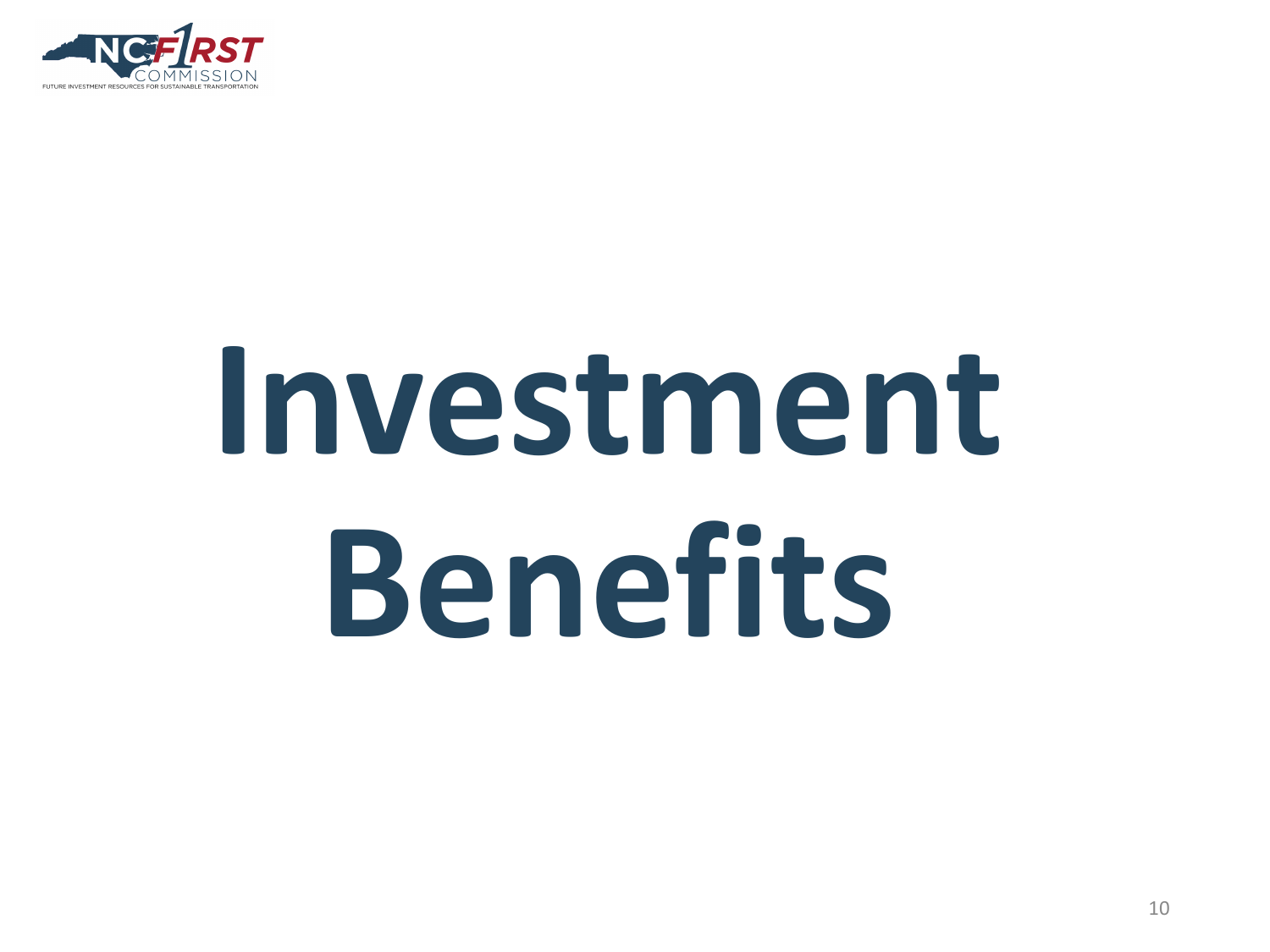

# **Adapt to Changing Demographics**

#### **North Carolina Population and Percentage of People Aged 65 and Older, 2010 –2039**

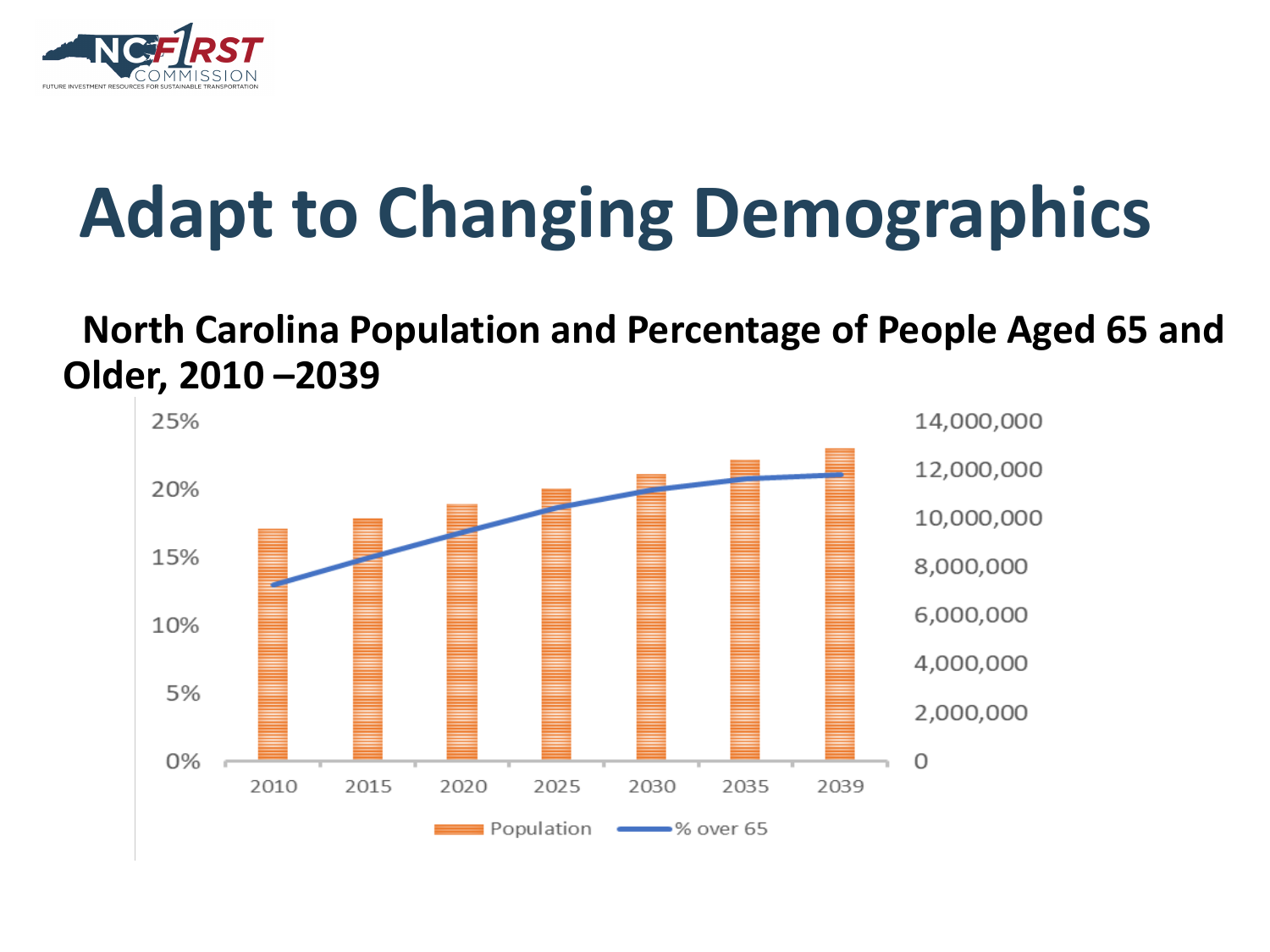

### **Improve Pavement Condition**

#### **Secondary Network Condition**

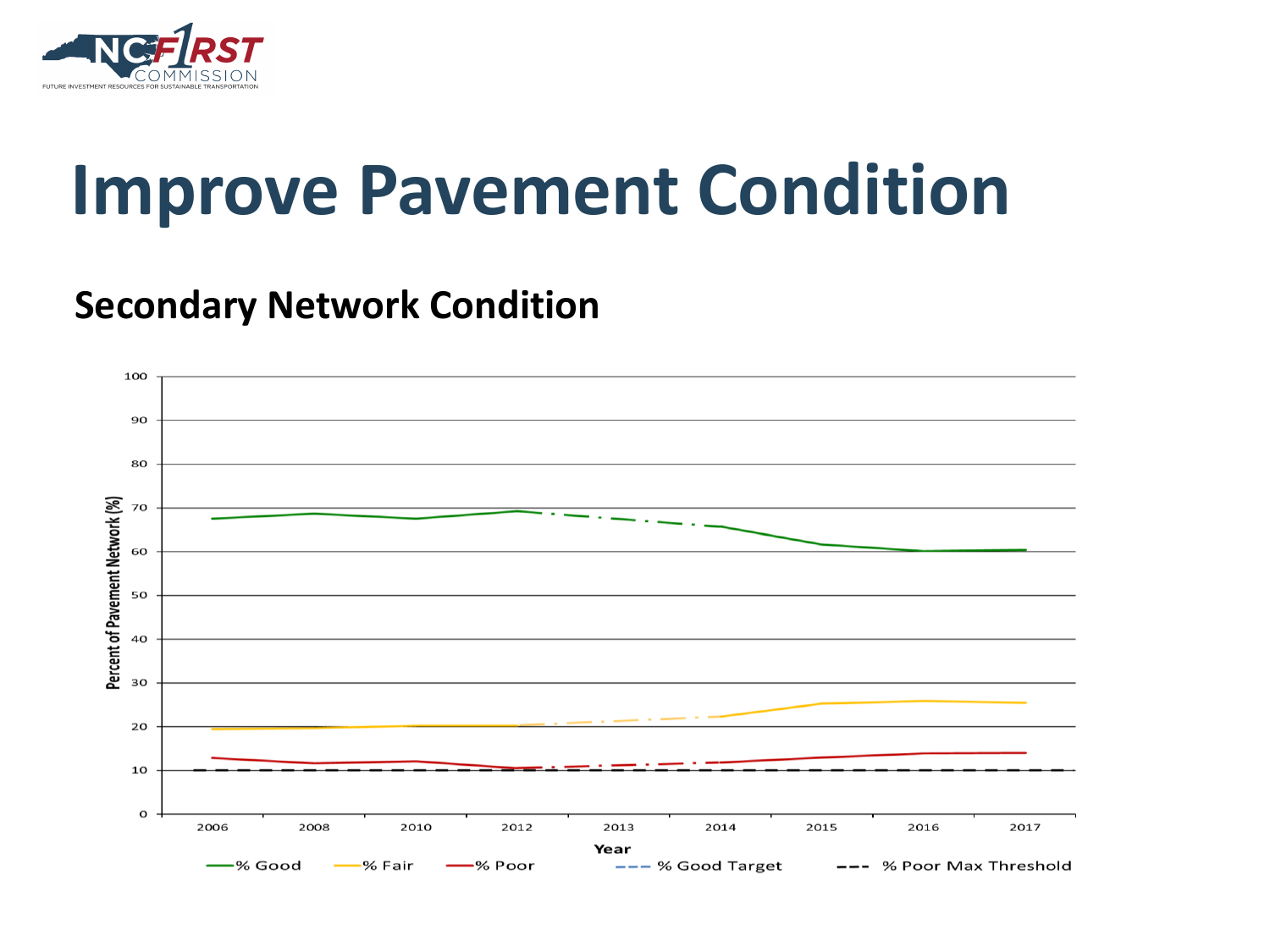

## **Relieve Congestion**

#### **Annual Hours Delay per Auto Commuter**

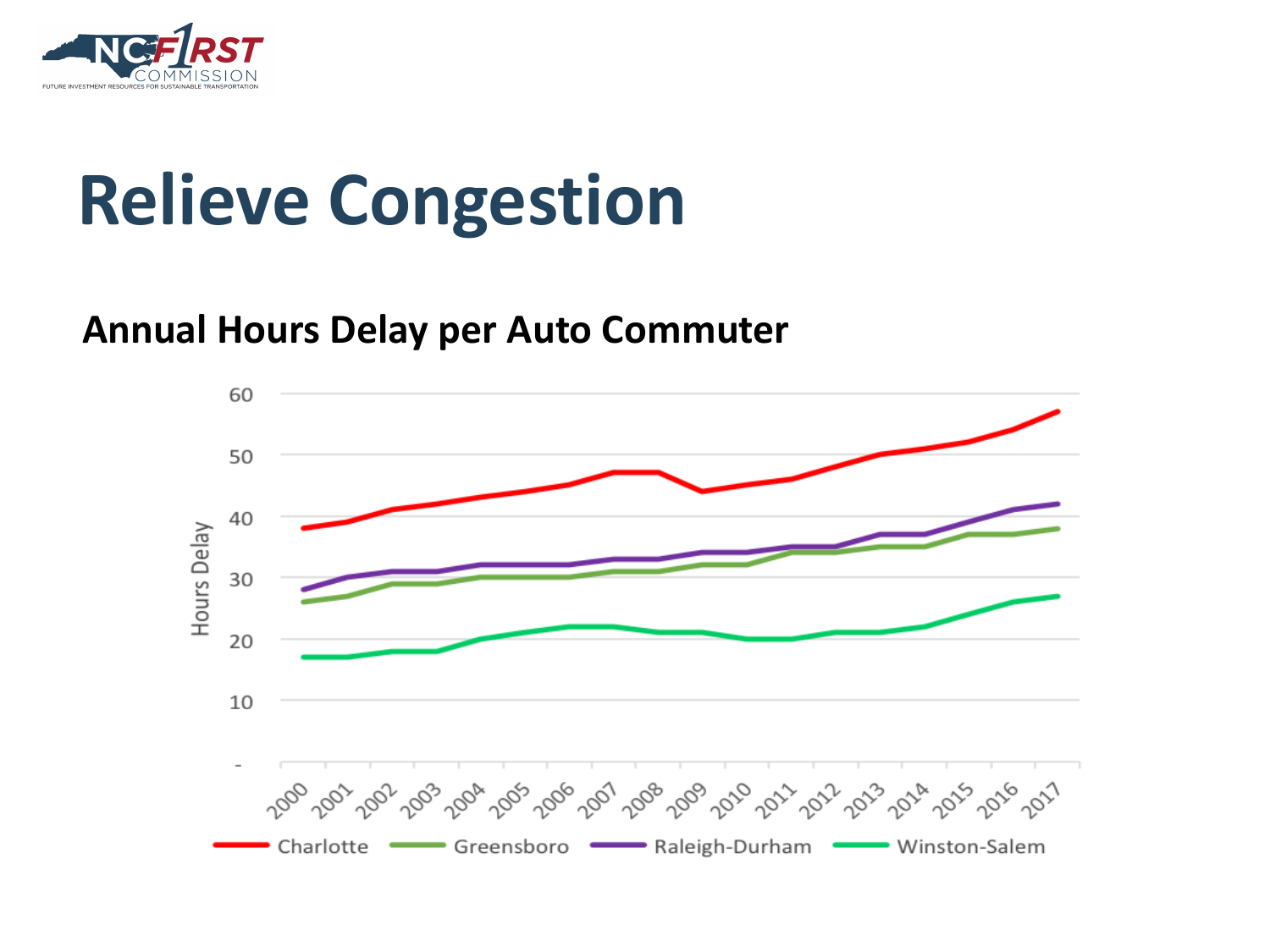

## **Improve System Resiliency**

#### **NCDOT Spend on Declared and Non-Declared Disasters, FY 2009 to FY 2019**

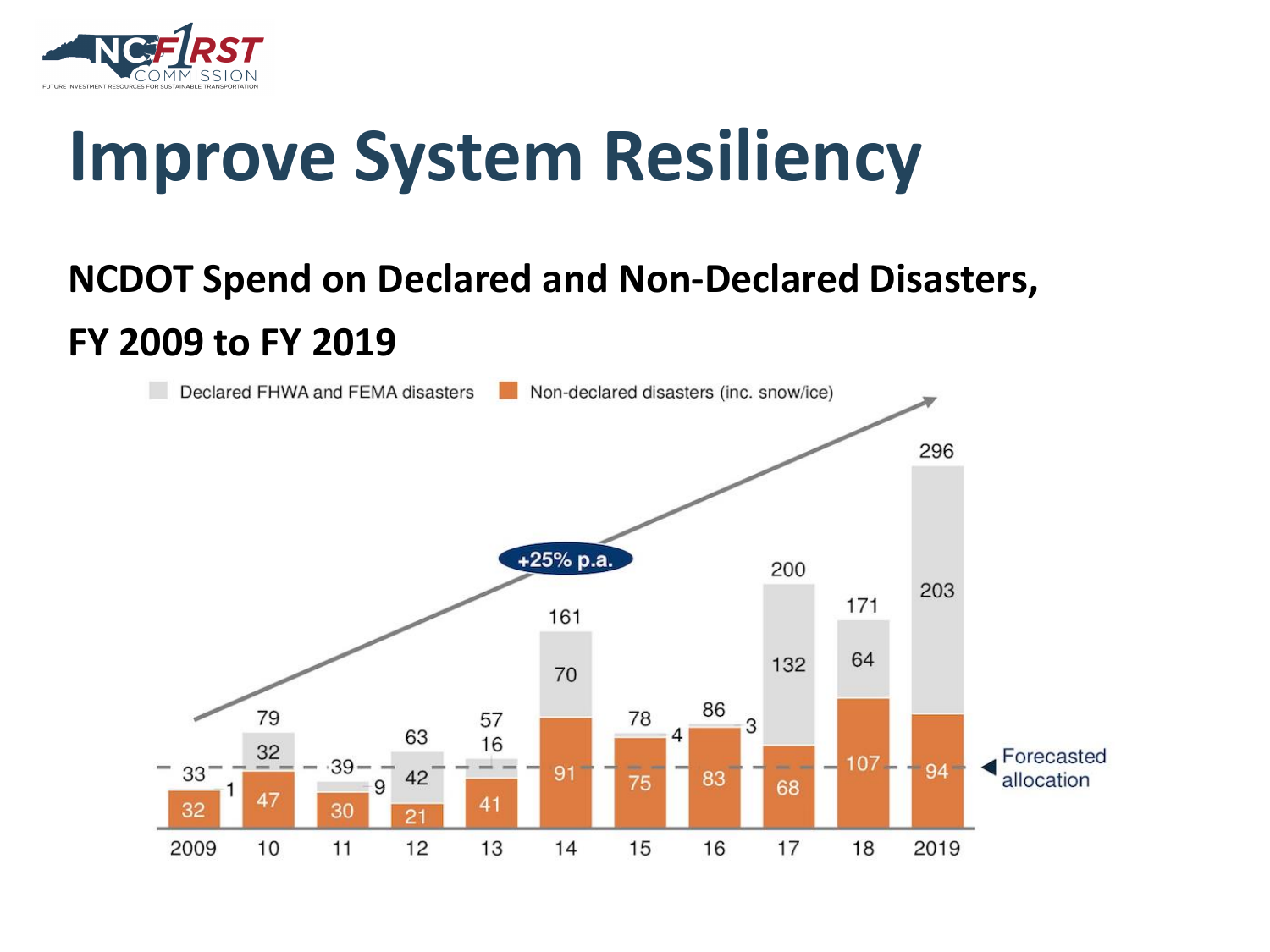

### **Prepare for New Technologies**

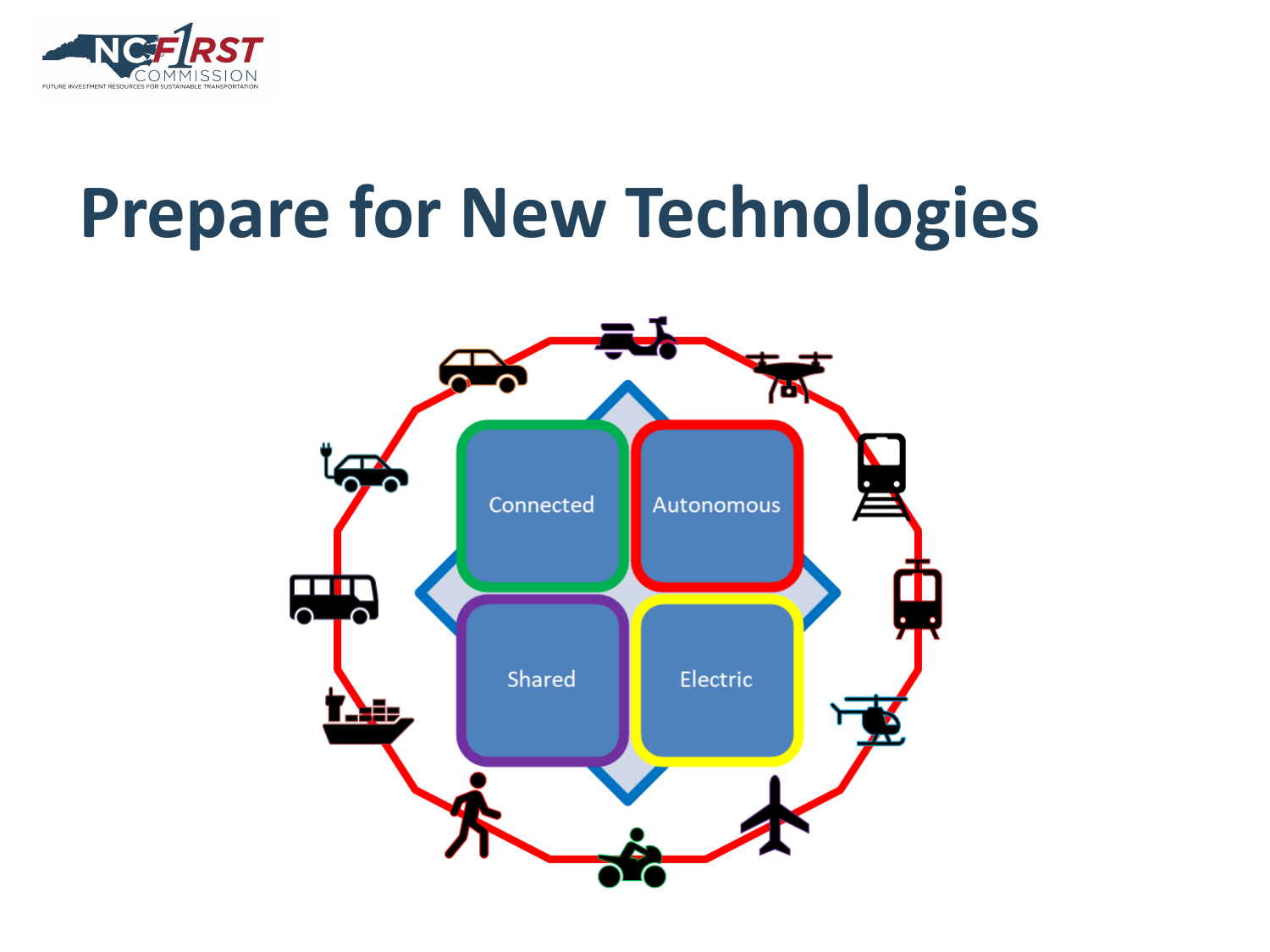

## **Integrate Electric Vehicles**

#### **North Carolina Electric Vehicle Forecast**

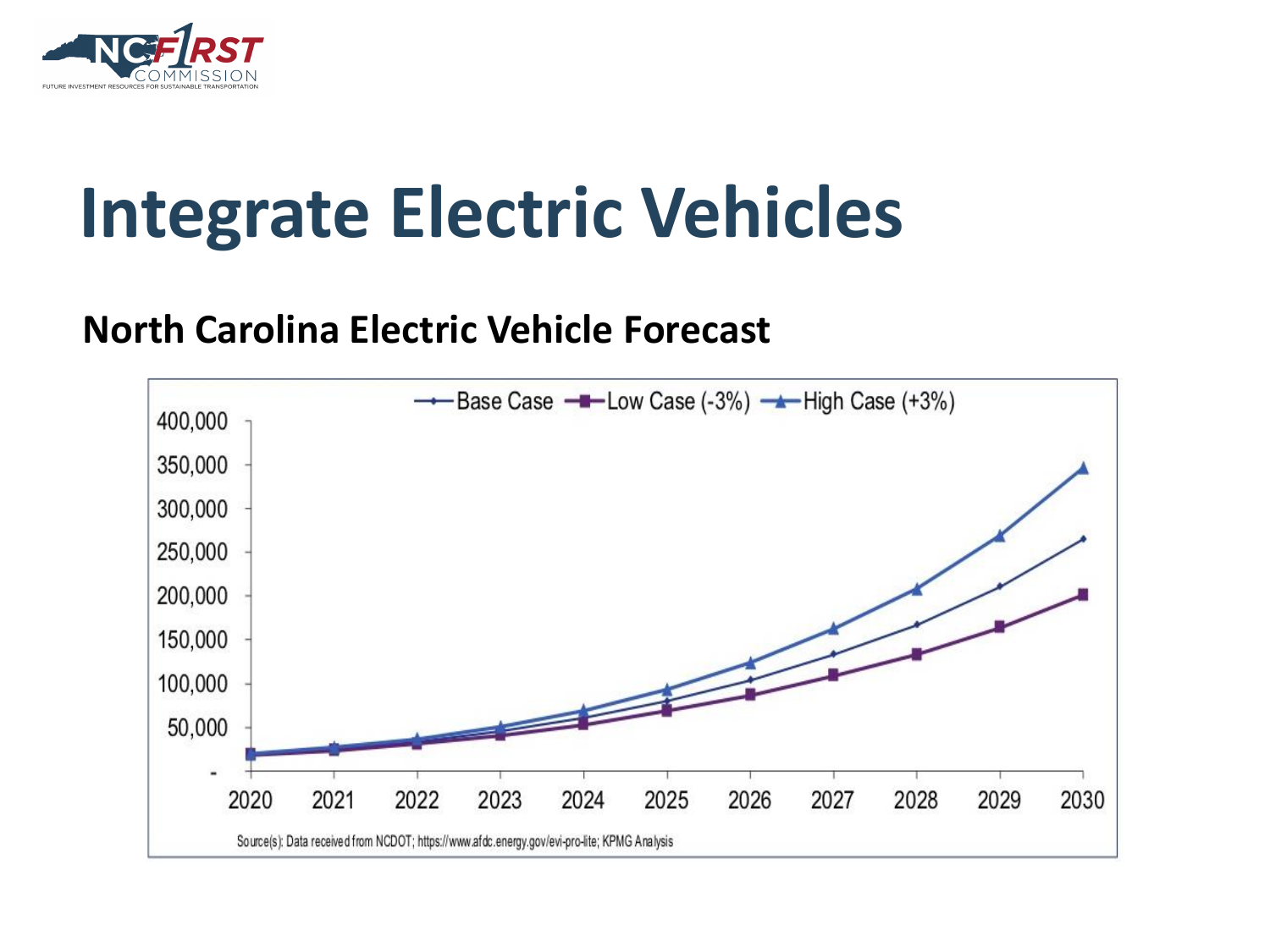

### **Manage E-Commerce Deliveries**

#### **E-Commerce Sales as Percentage of U.S. Retail Sales**

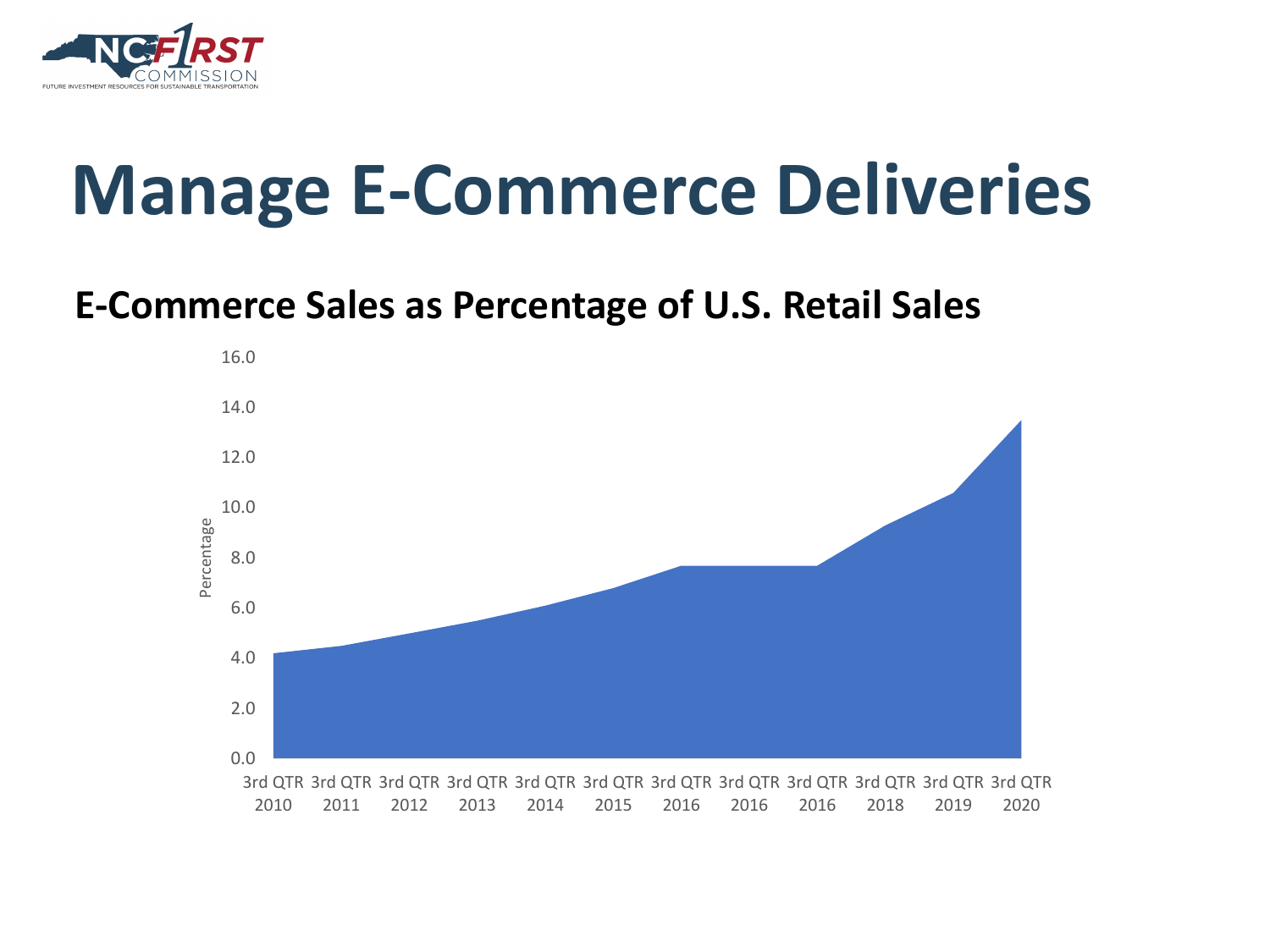## **Grow the Economy**

**Transportation investments spur economic growth.**

Transportation construction supports over 110,000 jobs in North Carolina



Source: ARTBA analysis, U.S. Bureau of Labor Statistics and U.S. Bureau of Economic Analysis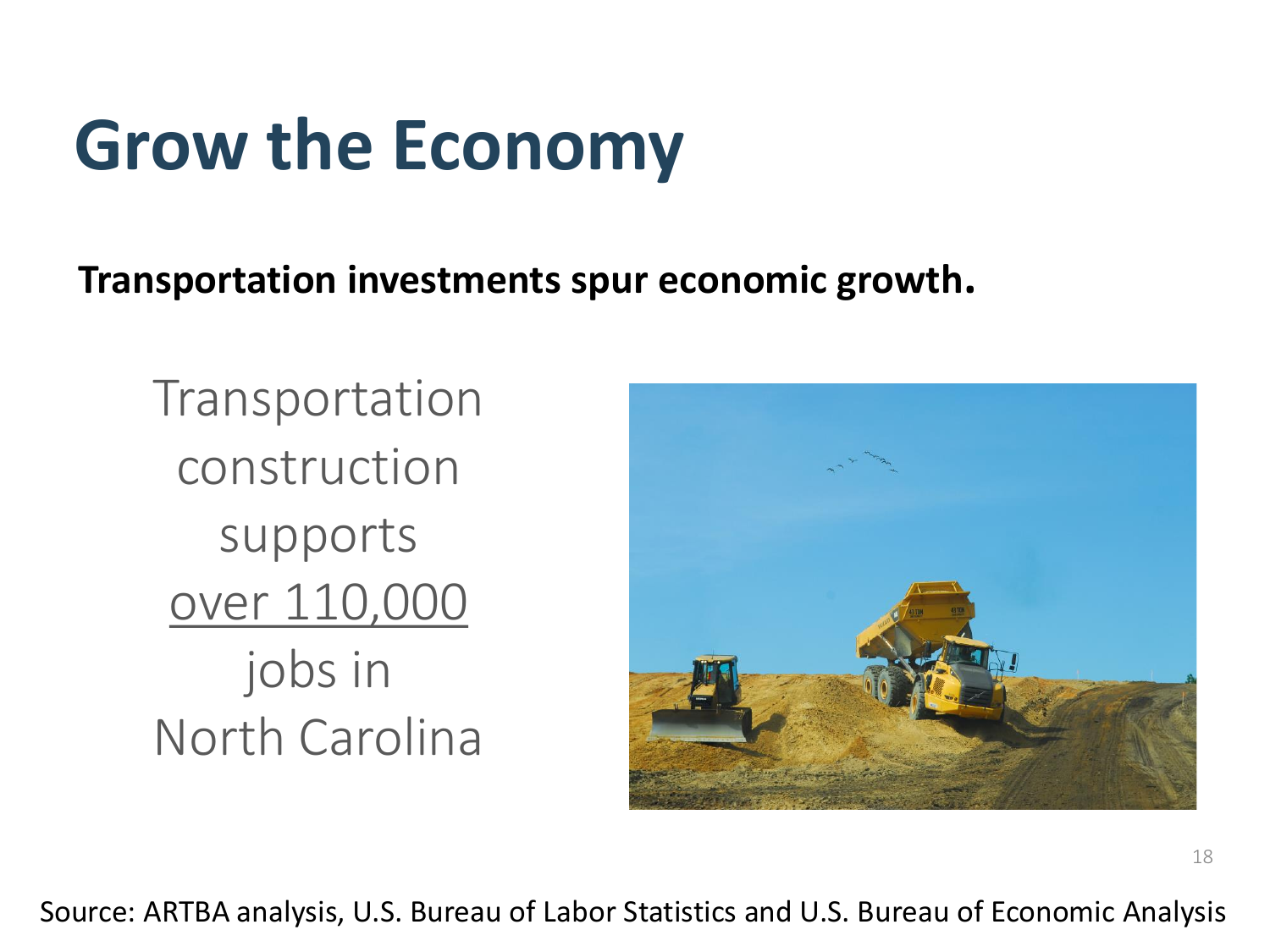

# **Options for Consideration: Immediate Impact**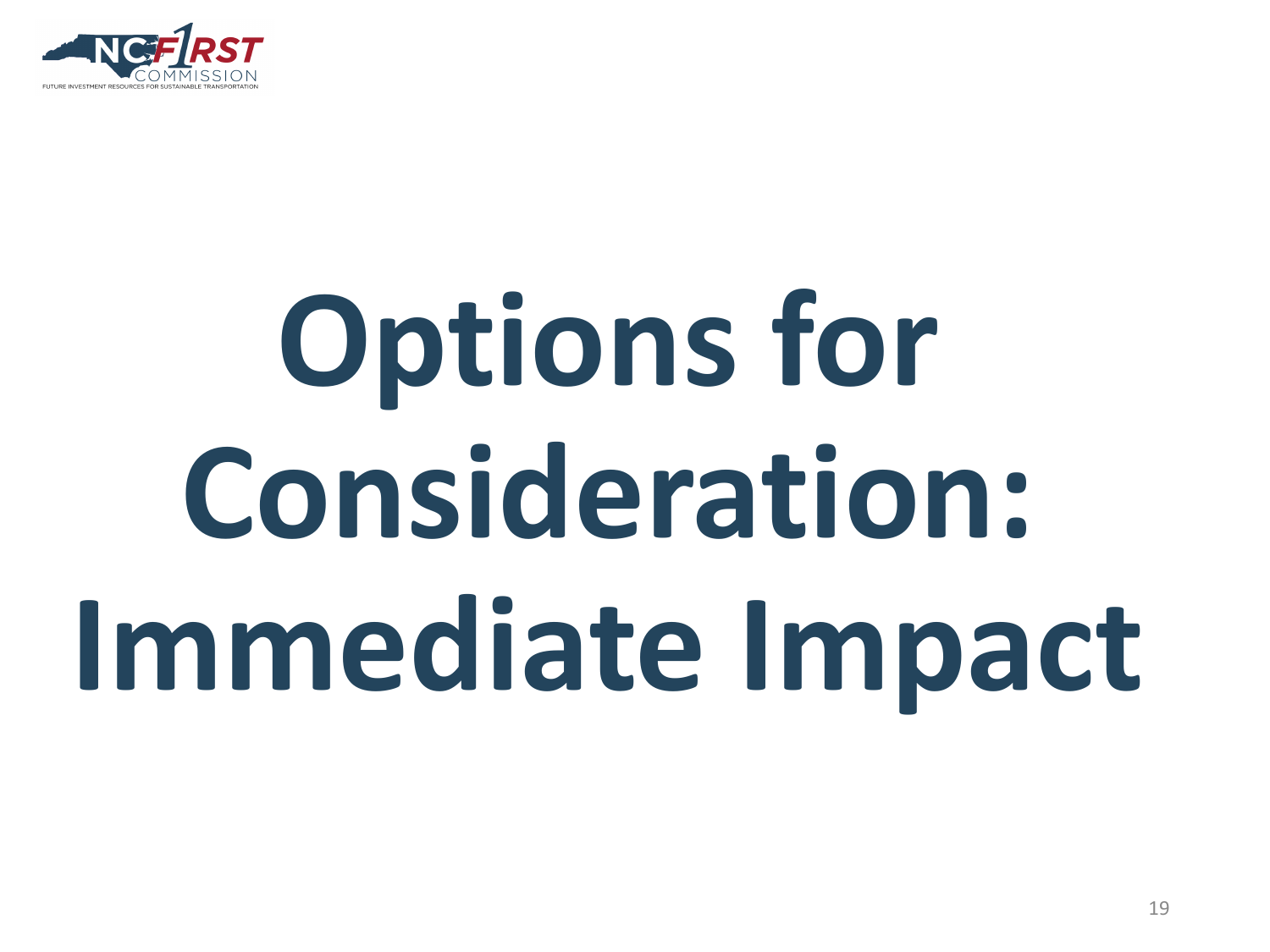

 $\mathbf{r}$   $\mathbf{r}$   $\mathbf{r}$   $\mathbf{r}$   $\mathbf{r}$   $\mathbf{r}$ Ward Nye

NC FIRST Commission Co-Chair

President and CEO of Martin Marietta

# **Highway Use Tax and Alternative Highway Use Tax**

- Increase the HUT by 2 percentage points
- Eliminate the net-of-trade exemption
- Transfer proceeds from short-term vehicle rentals, vehicle subscription services, and car sharing from the General Fund to NCDOT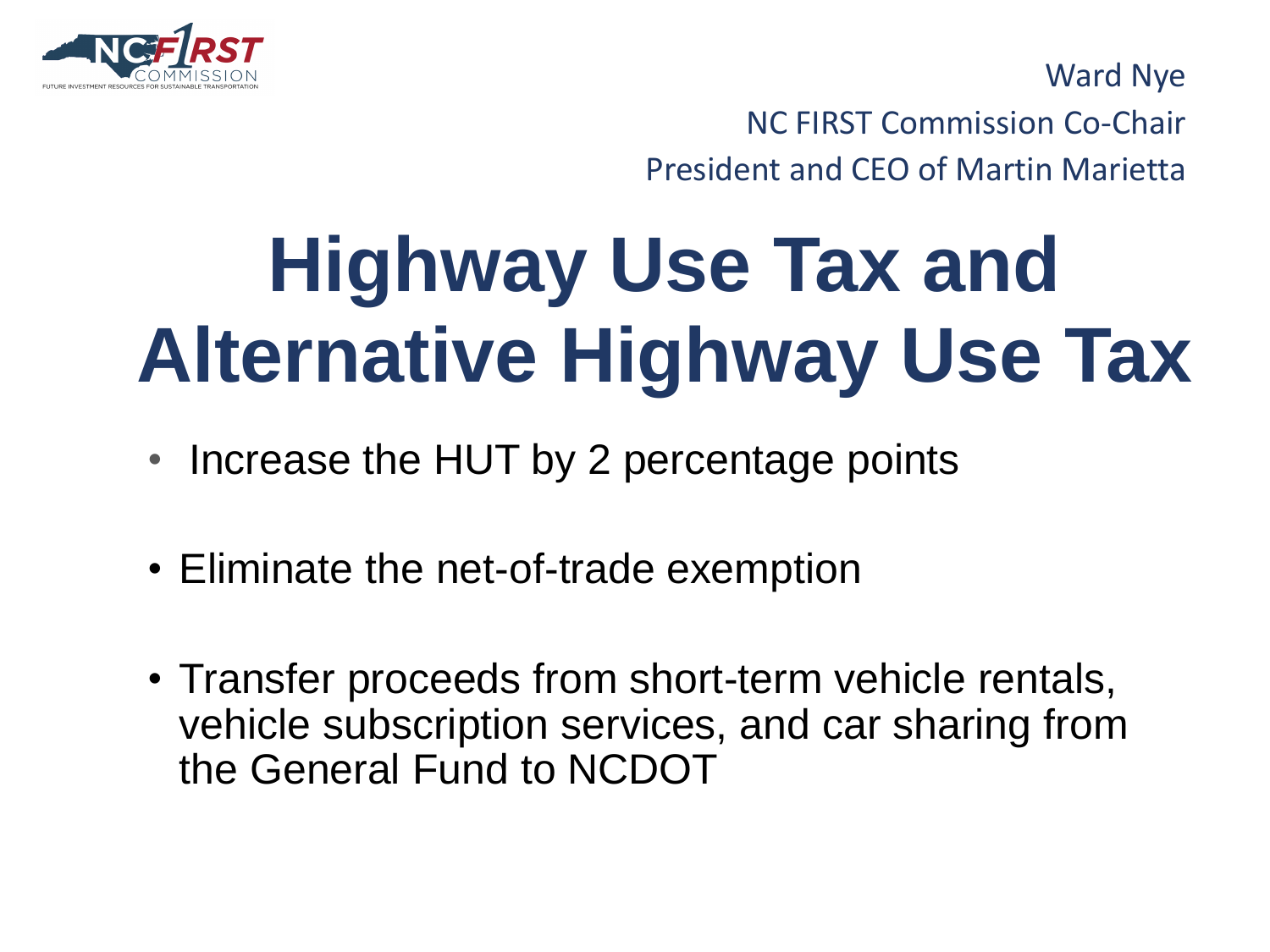

 $\overline{\phantom{a}}$ Michael Walden, Ph.D. Professor, NC State University

# **State Sales Tax (Part 1)**

• Increase the state Sales Tax rate and reduce the Motor Fuels Tax rate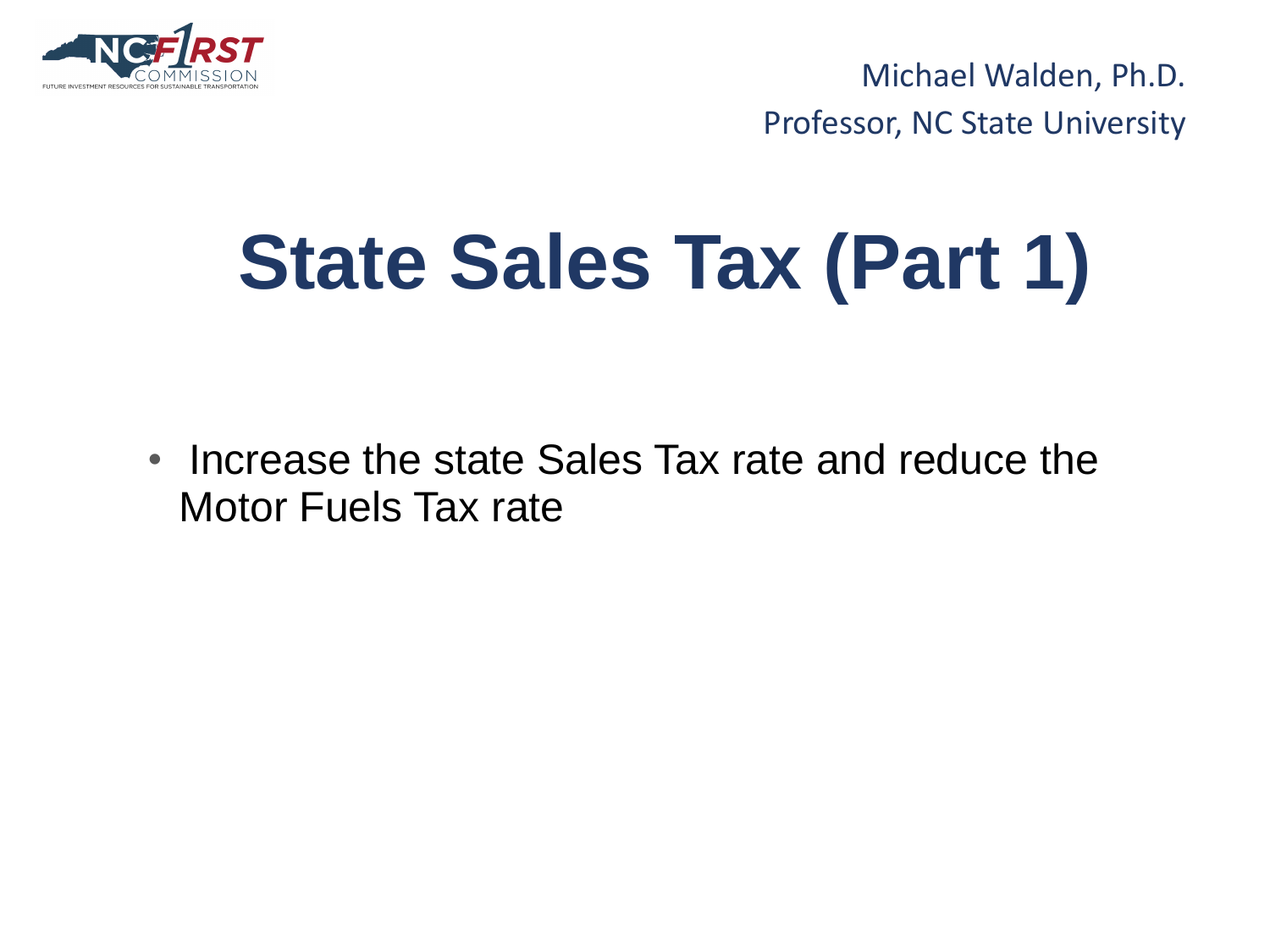

 $\sim$   $\sim$   $\sim$   $\sim$   $\sim$   $\sim$ Stephen De May North Carolina President, Duke Energy

# **State Sales Tax (Part 2)**

- **Transfer existing Sales Tax revenues from transportation-related goods and services to NCDOT**
- **Tax Transportation Network Companies (TNCs)**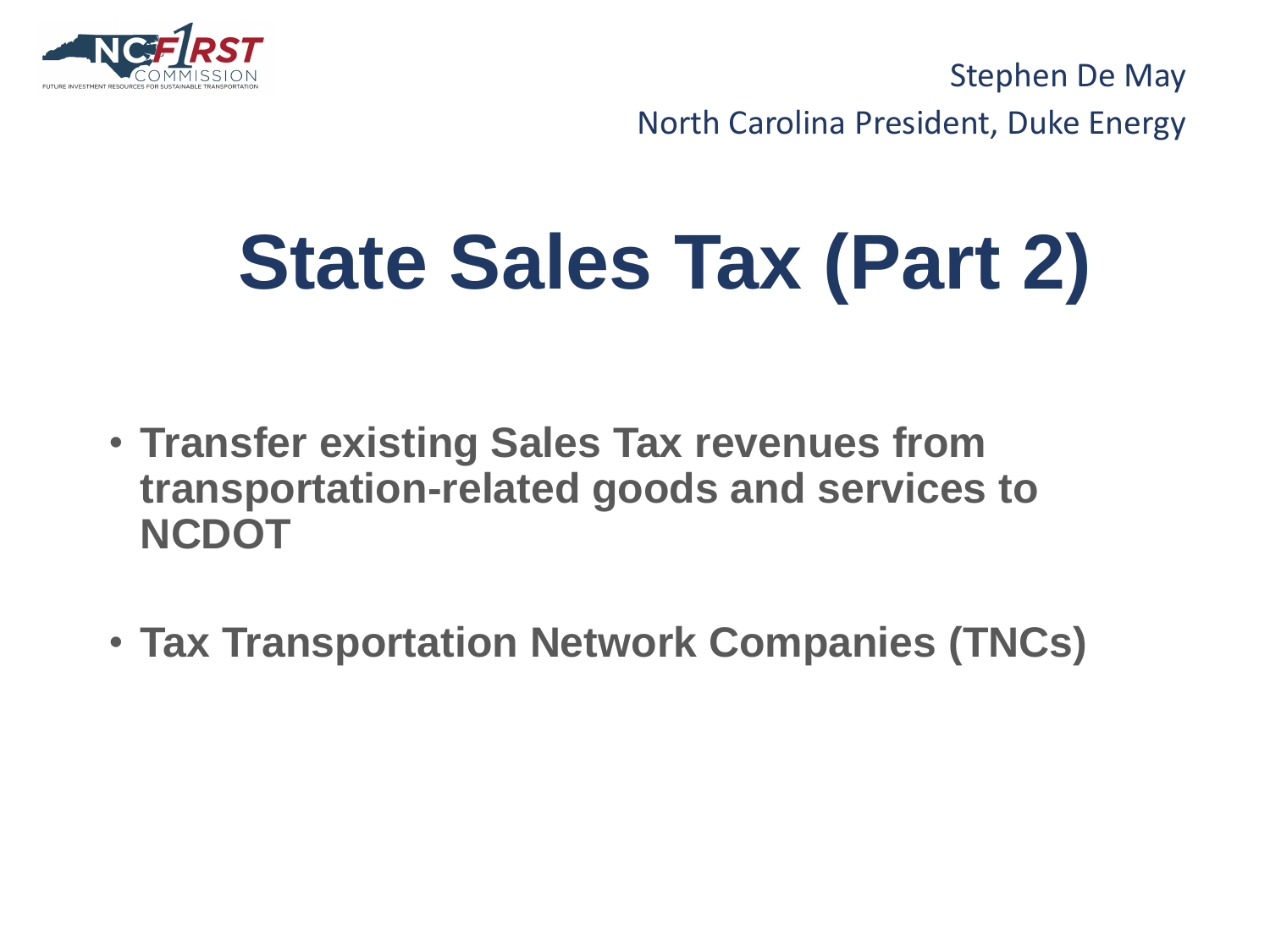

NC FIRST Commission NC FIRST Commission Brenda Lyerly Mayor, Town of Banner Elk

# **DMV Fees (Part 1)**

• Increase the Electric Vehicle (EV) Fee and enact a Hybrid Vehicle Fee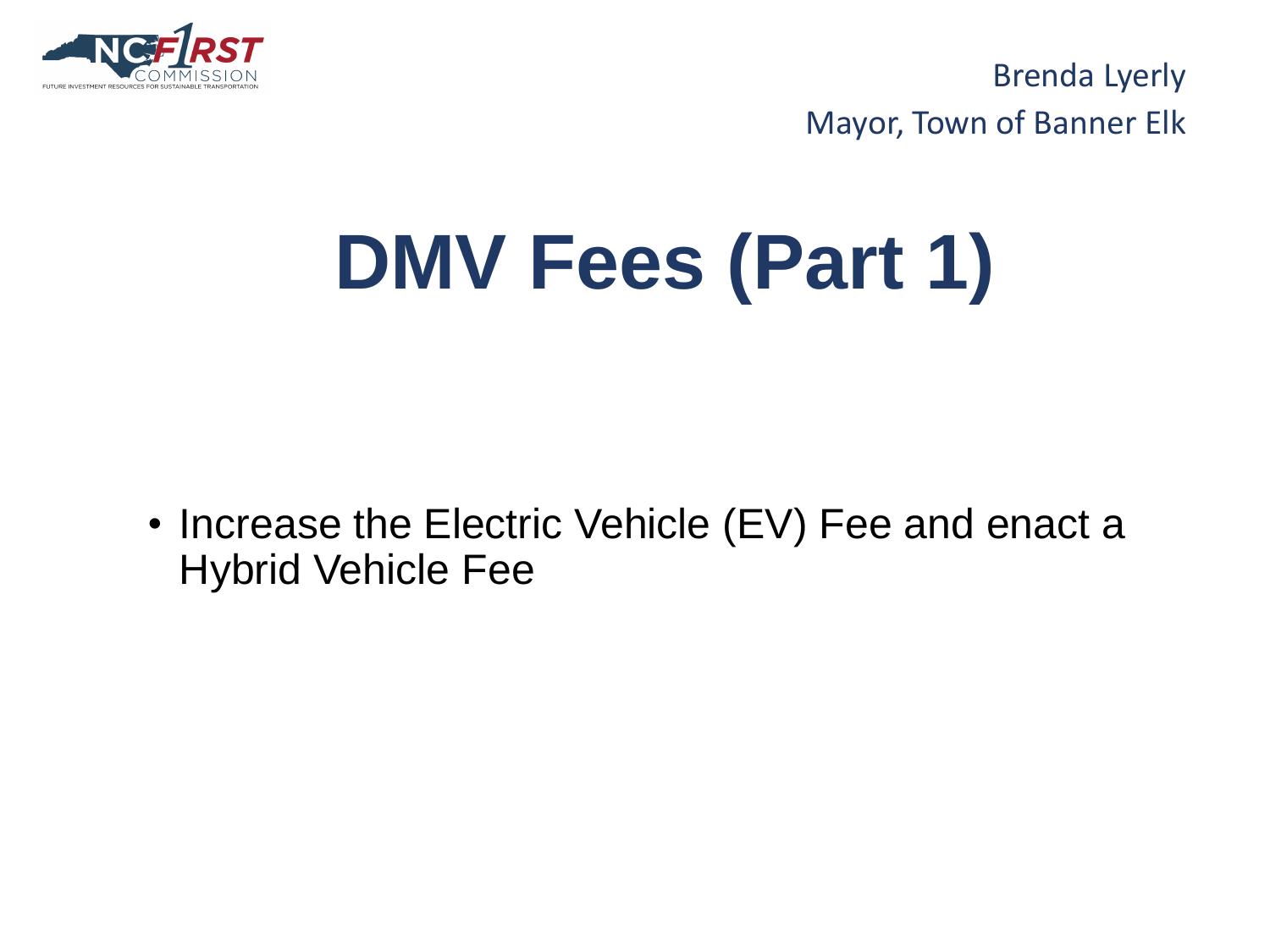

 $N_{\rm eff}$  First commission  $\sim$ Jesse Cureton

Executive Vice President and Chief Consumer Officer, Novant Health

# **DMV Fees (Part 2)**

- Amend DMV registration fees for heavy vehicles
- Adjust inflationary factor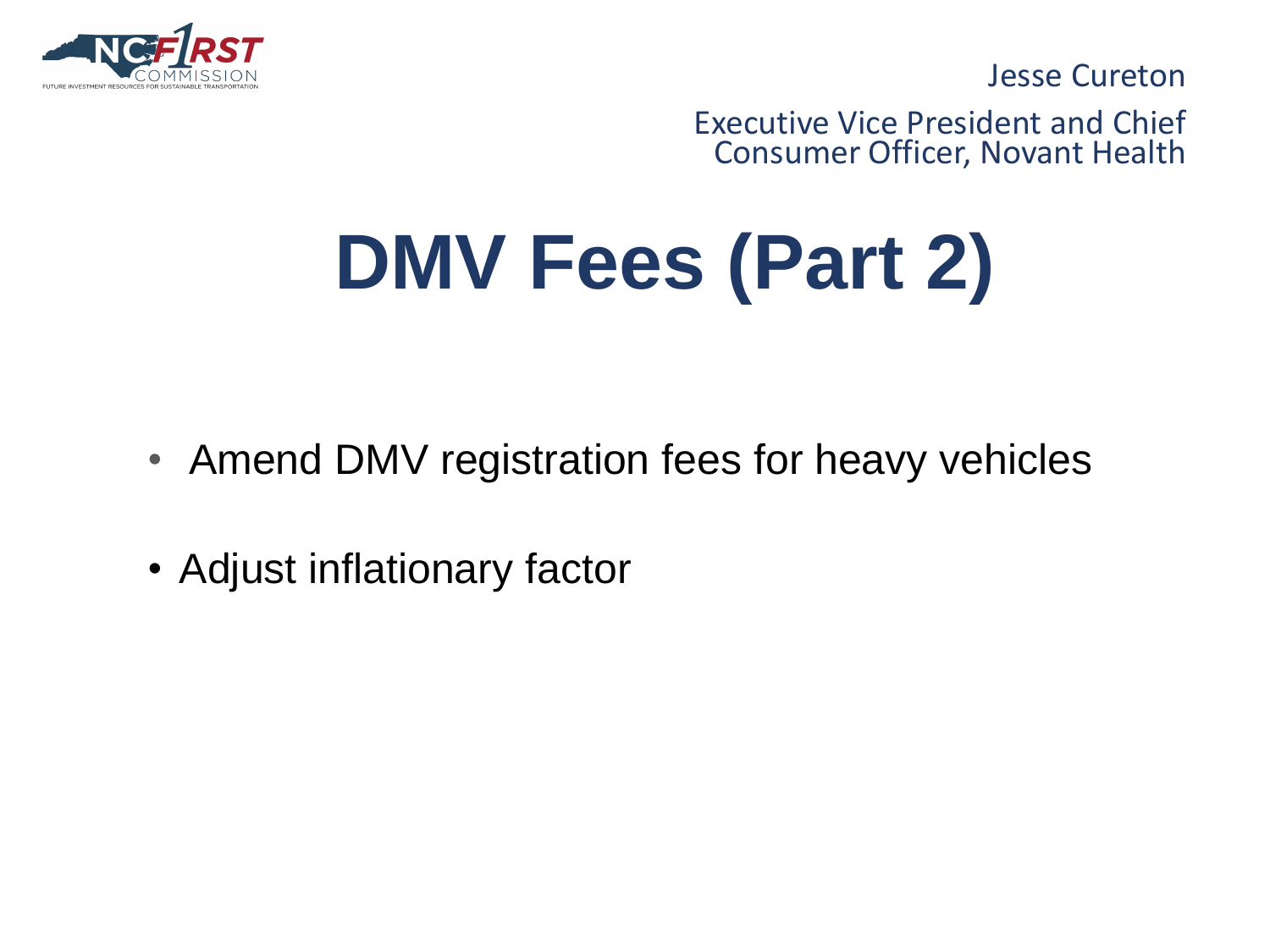

Nancy McFarlane NC FIRST Commission Co-Chair Former Mayor, City of Raleigh

# **Authorize a Road Impact Fee for E-Commerce Deliveries**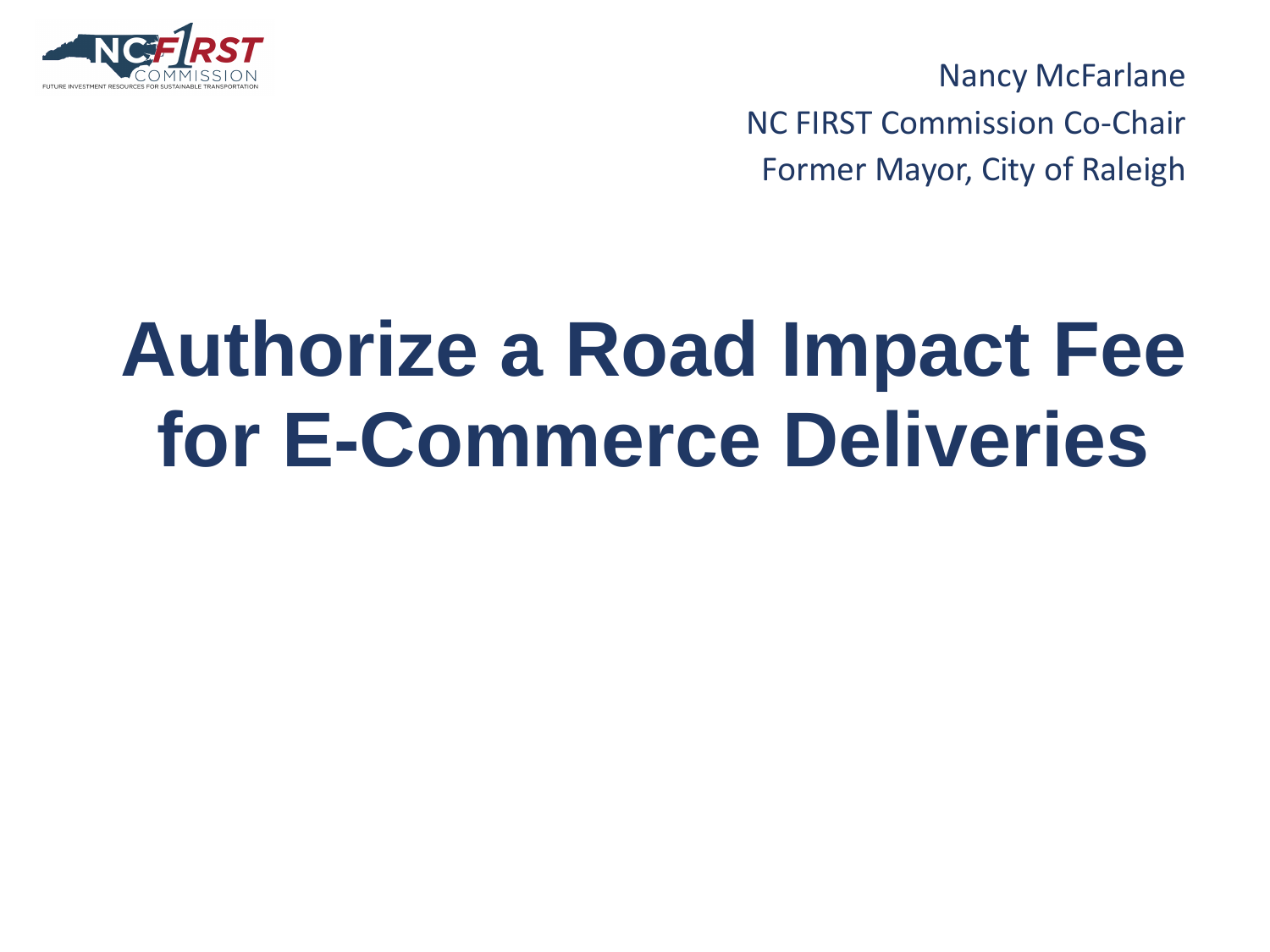

# **Options for Consideration: Long-term Modernization**

26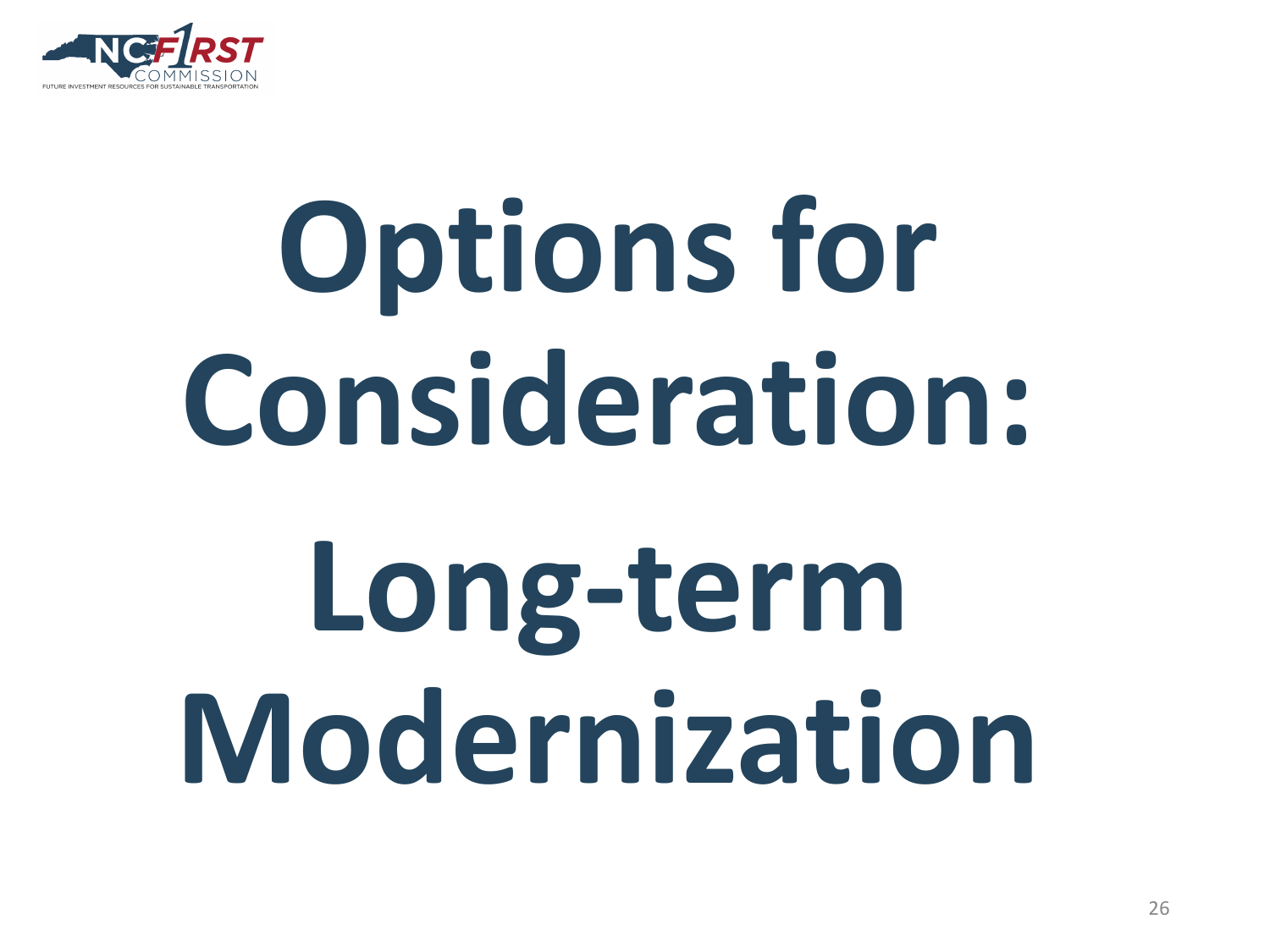

NC FIRST Commission NC FIRST Commission Tony Lathrop NC FIRST Commission Advisory Member NCDOT Board of Transportation Member

# **Mileage-Based User Fee**

- Authorize a pilot Mileage-Based User Fee program for electric and plug-in hybrid vehicles and for Transportation Network Companies
- Adopt a permanent fee to fully replace the Motor Fuels Tax by 2030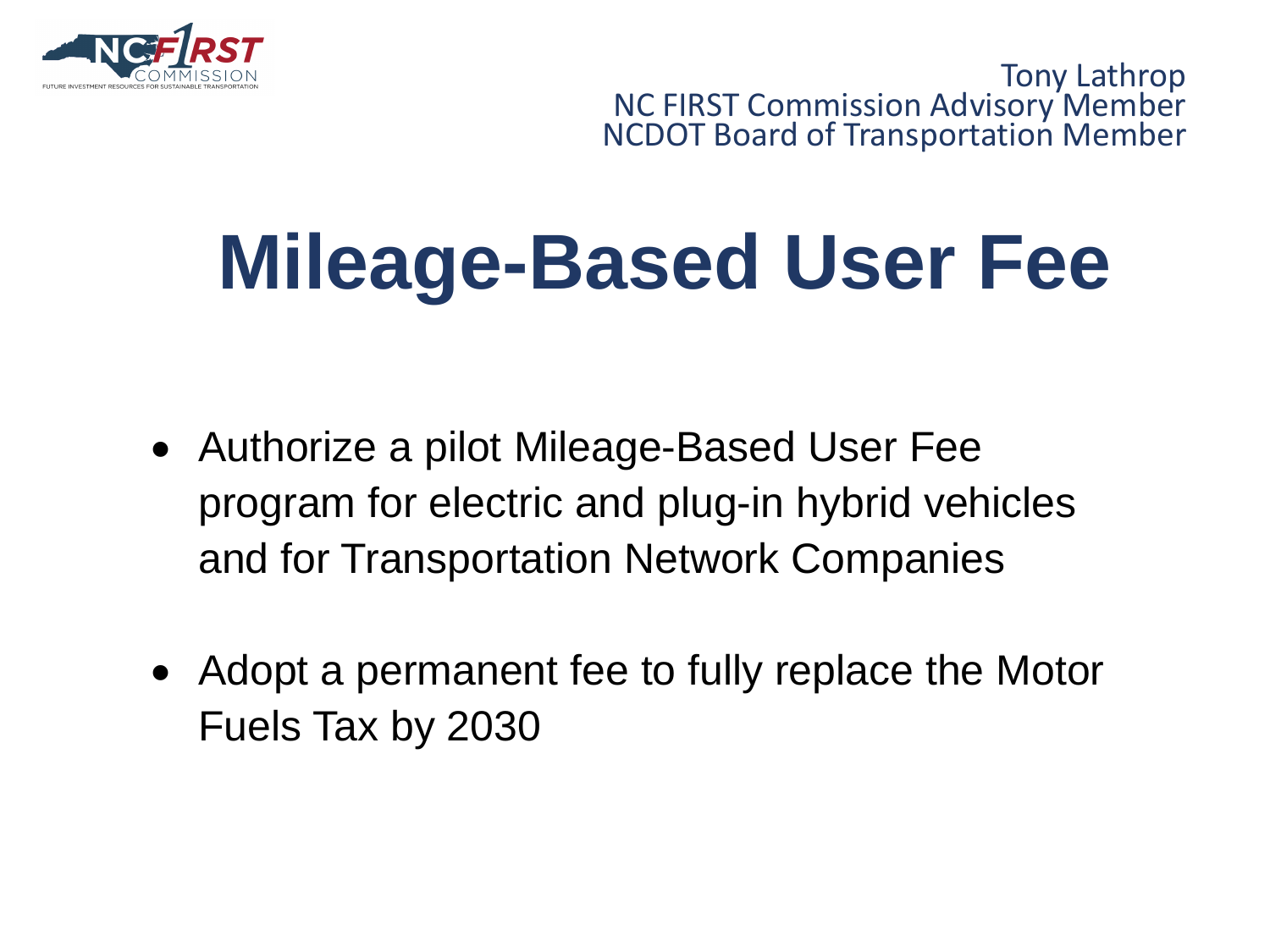

Tony Lathrop NCFIRST Commission Advisory Member NCDOT Board of Transportation Member

# **Highway Tolling**

- Increase highway tolling by raising or removing the statutory cap on toll projects
- Pursue projects that may relieve freight congestion and high-cost road and bridge projects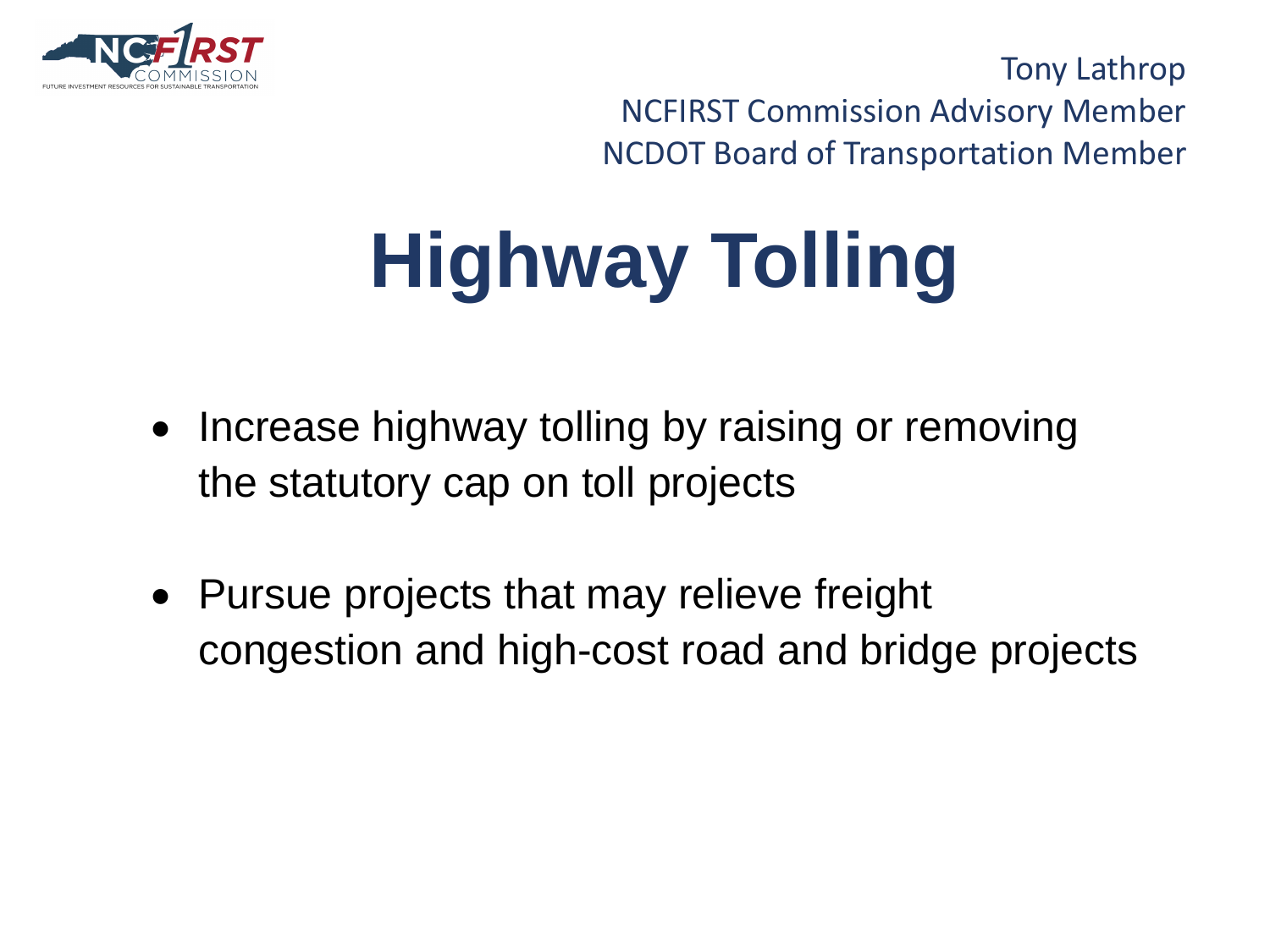

Sallie Shuping-Russell Managing Director (Retired), Blackrock

# **Public Private Partnerships/ Chief Innovation Officer**

- Increase the use of public-private partnerships by removing the statutory cap on partnership projects
- Conduct a holistic evaluation of state-owned infrastructure for monetization potential
- Establish the position of and appoint a Chief Innovation Officer within NCDOT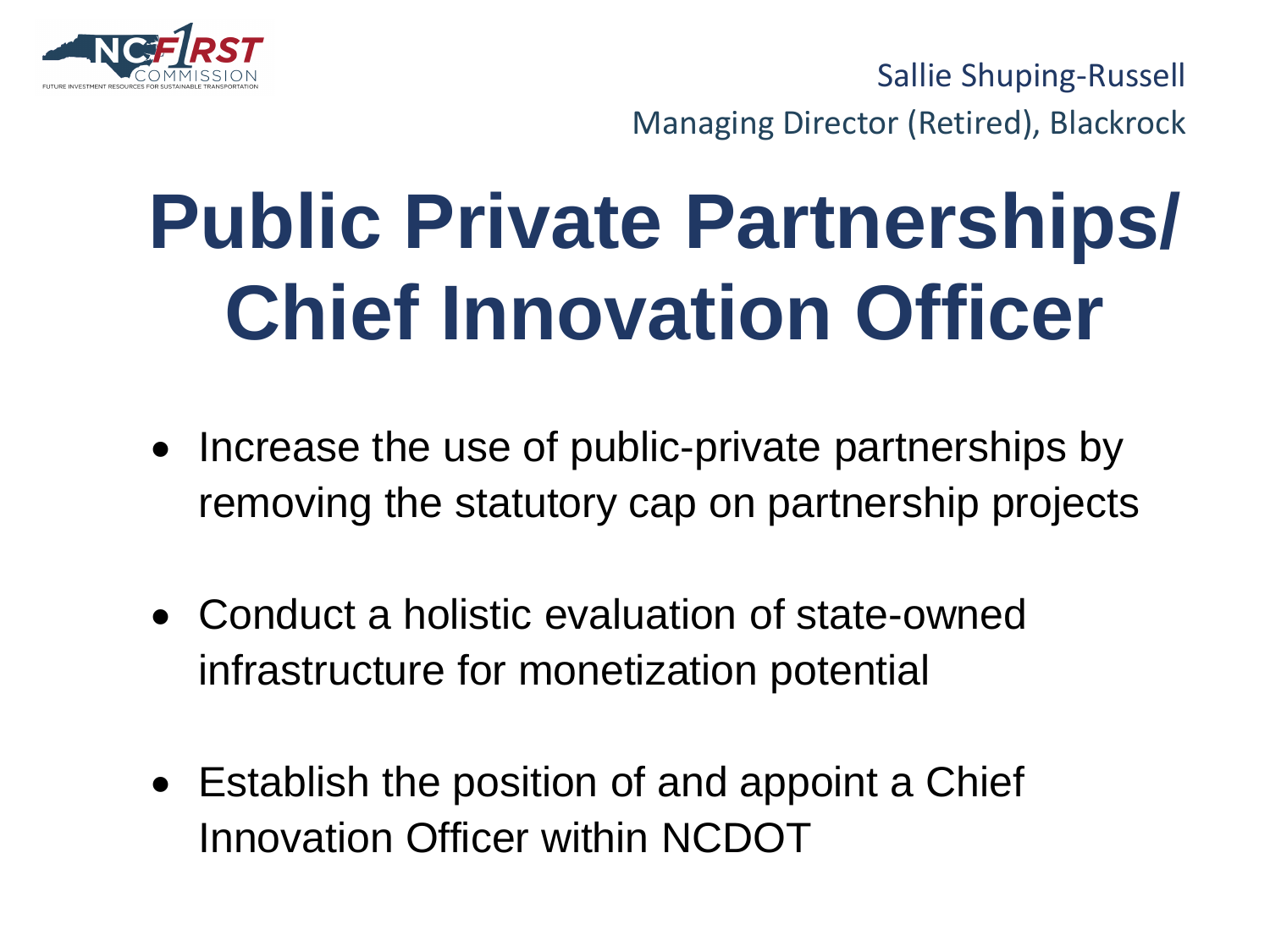

 $\overline{a}$   $\overline{b}$   $\overline{c}$   $\overline{c}$   $\overline{c}$   $\overline{c}$   $\overline{c}$   $\overline{c}$   $\overline{c}$   $\overline{c}$   $\overline{c}$   $\overline{c}$   $\overline{c}$   $\overline{c}$   $\overline{c}$   $\overline{c}$   $\overline{c}$   $\overline{c}$   $\overline{c}$   $\overline{c}$   $\overline{c}$   $\overline{c}$   $\overline{c}$   $\overline{c}$   $\overline{$ Kim Saunders

President and CEO, National Bankers Association

# **State Infrastructure Bank/ Value Capture**

- Re-authorize and recapitalize the state-funded State Infrastructure Bank
- Authorize value capture techniques, such as the ability to monetize air rights and rights-of-way associated with transportation infrastructure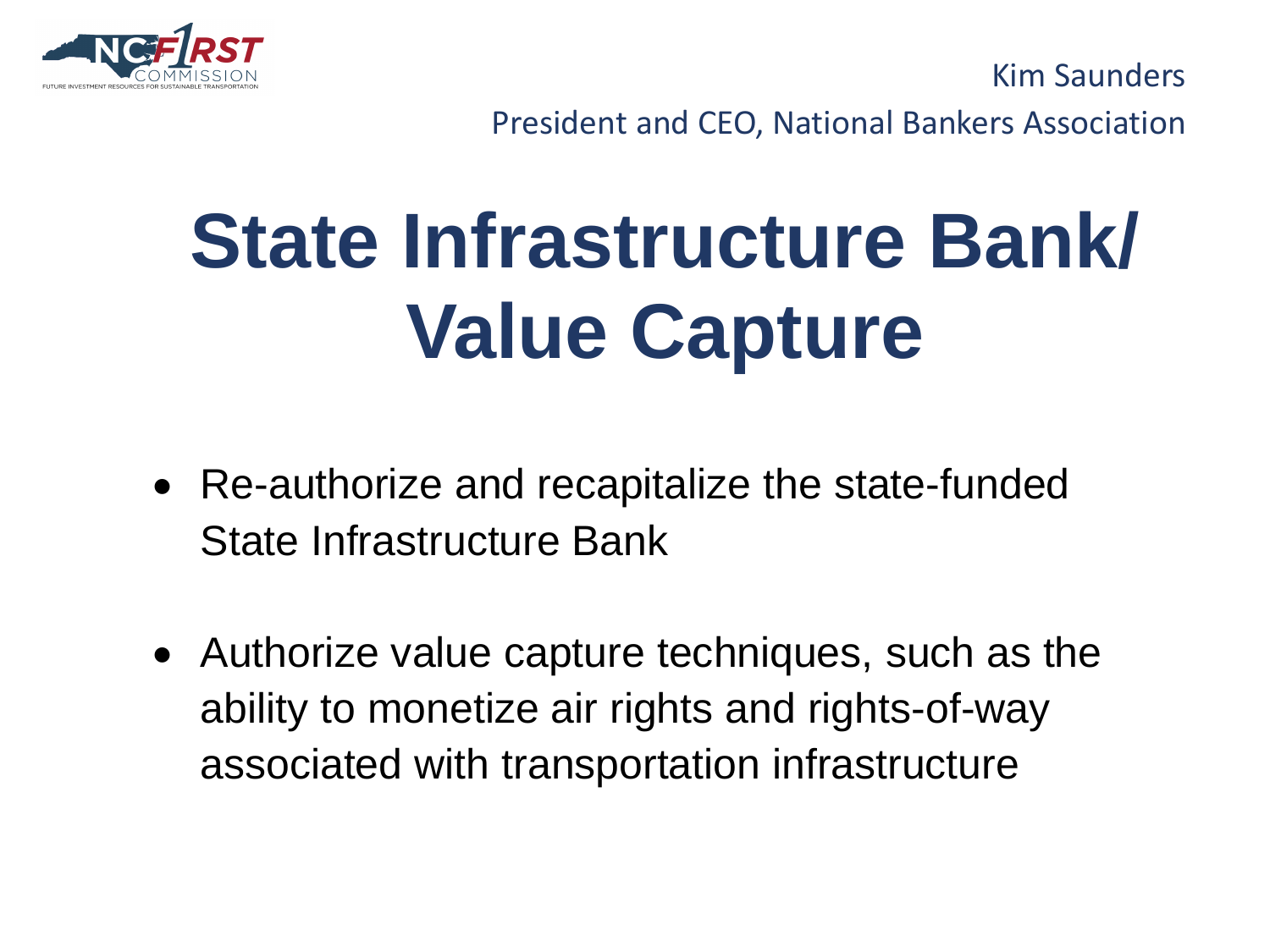

# **Options for Consideration: Local Government**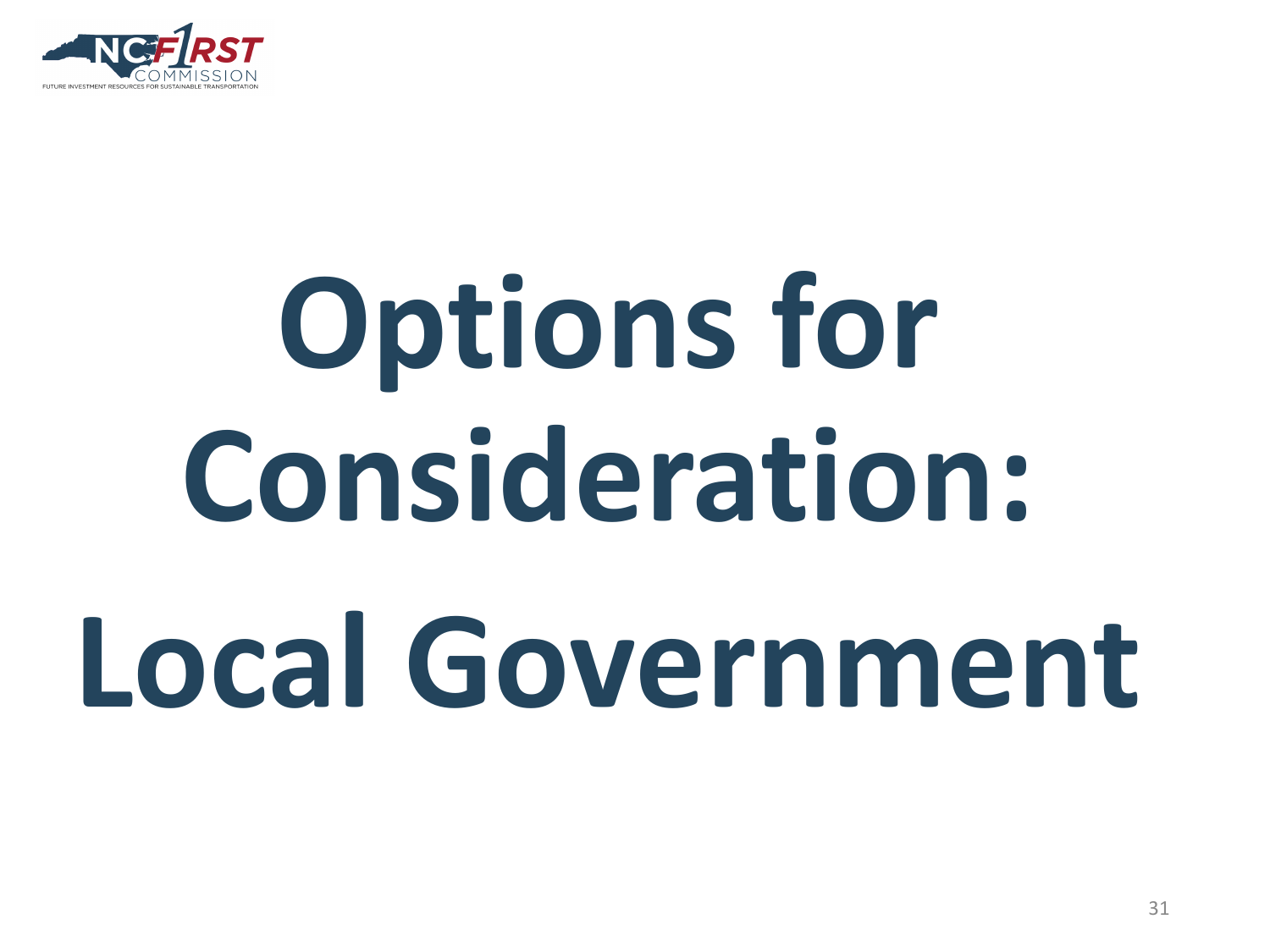

NC FIRST Commission NC FIRST Commission Julie Eiselt Mayor Pro Tem, City of Charlotte

## **Local Sales Tax**

• Authorize additional local option Sales Tax for transportation purposes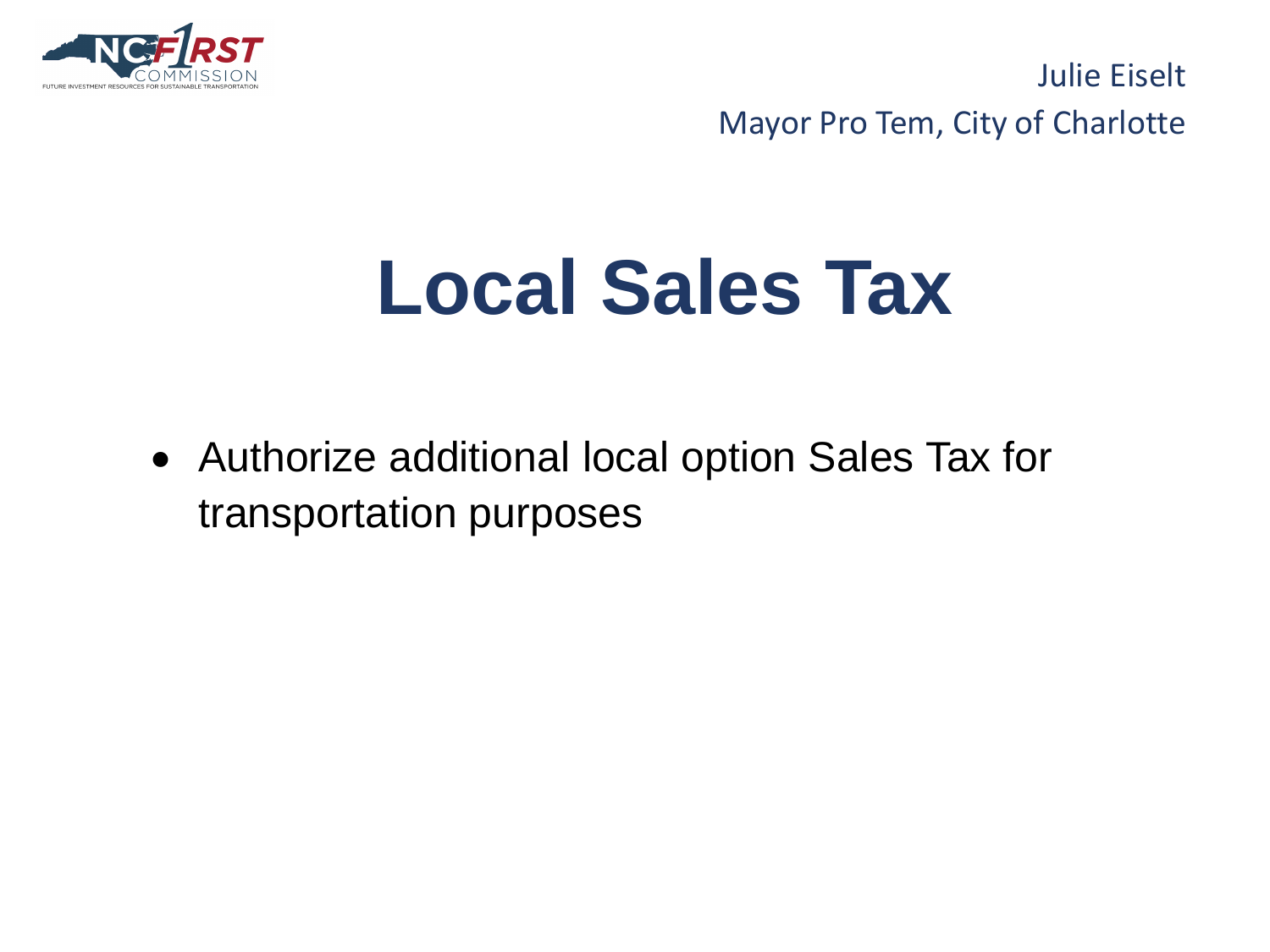

### **Additional Local Options (discussed previously)**

- Local Road Impact Fee
- Local Infrastructure Banks
- Land Value Capture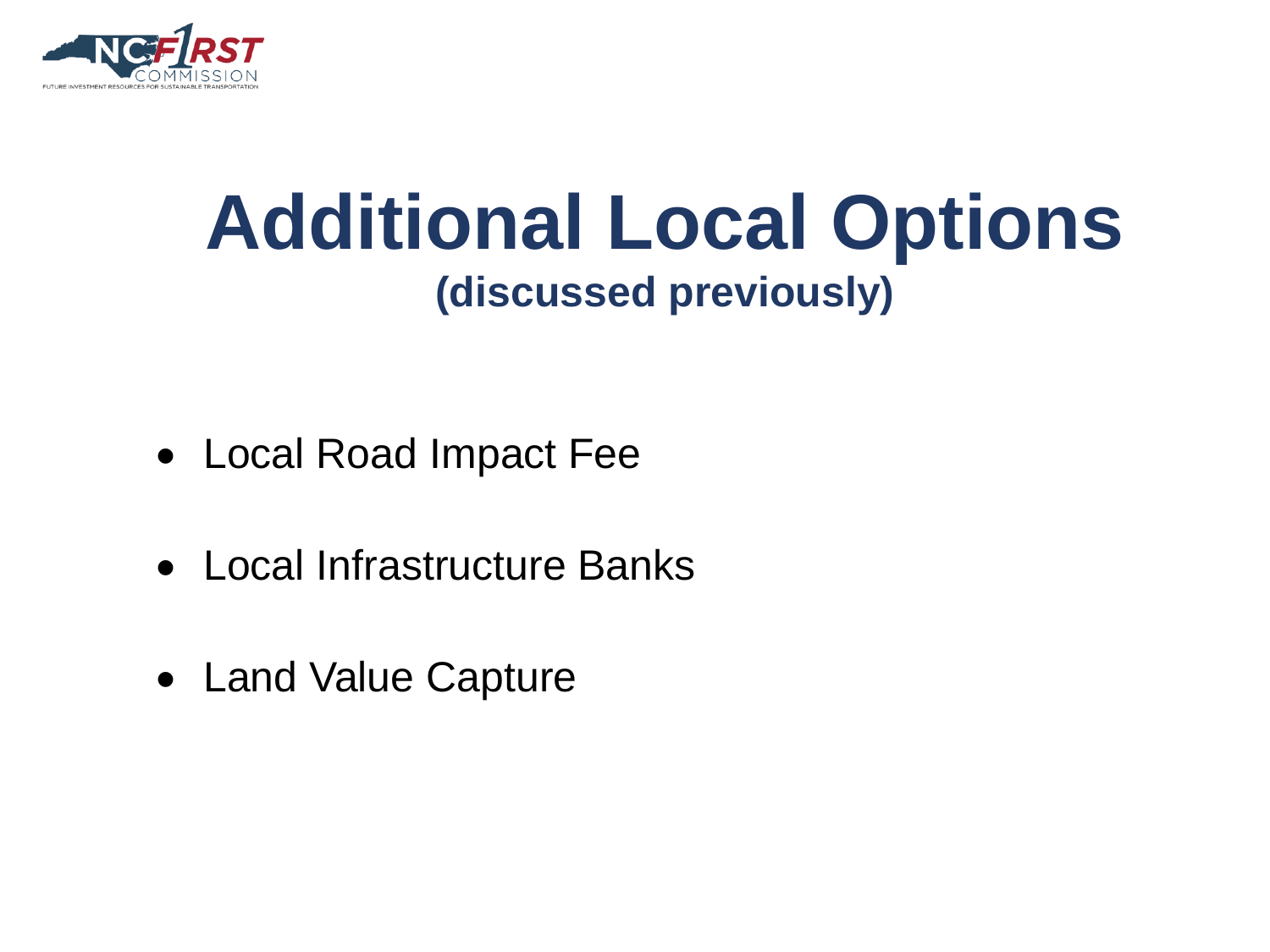

# **Options for Consideration: Other**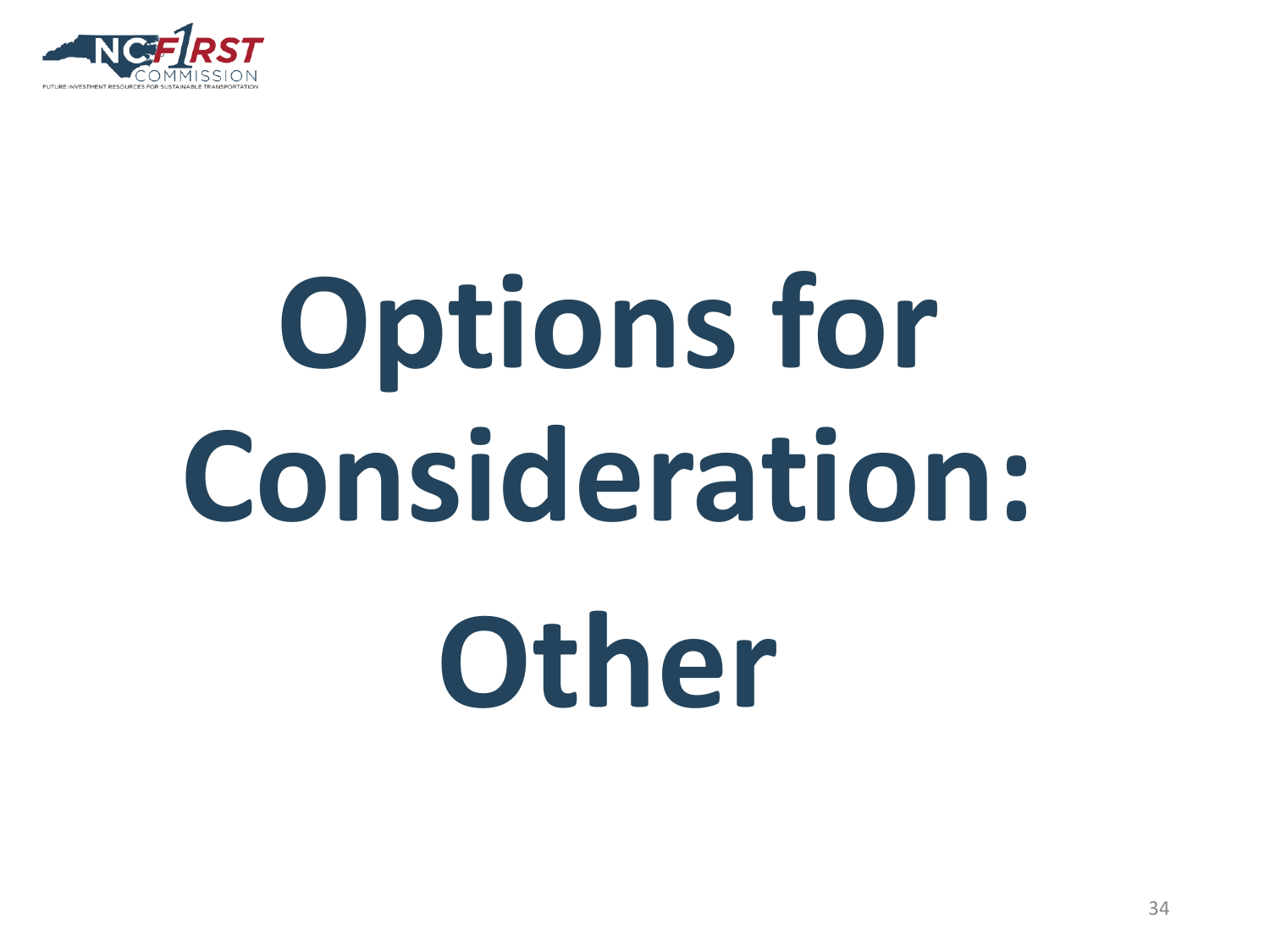

NC FIRST Commission NC FIRST Commission Patrick Woodie President, North Carolina Rural Center

# **Expand Broadband**

- Invest in broadband expansion
- Integrate broadband installation into highway projects, especially in rural areas
- Explore public-private partnerships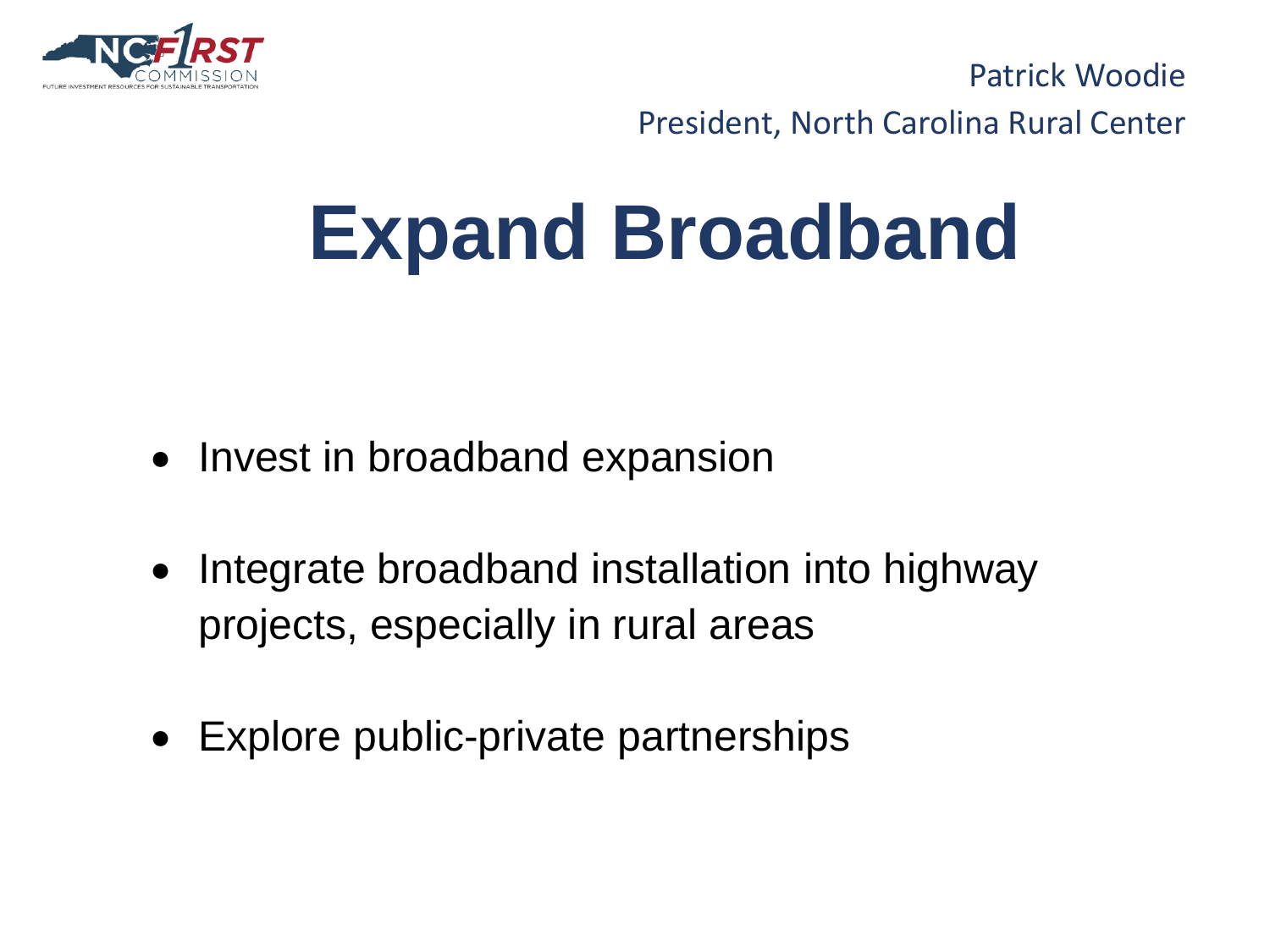

# **Increase Debt Capacity**

• Raise NCDOT's allowable debt-to-revenue ratio